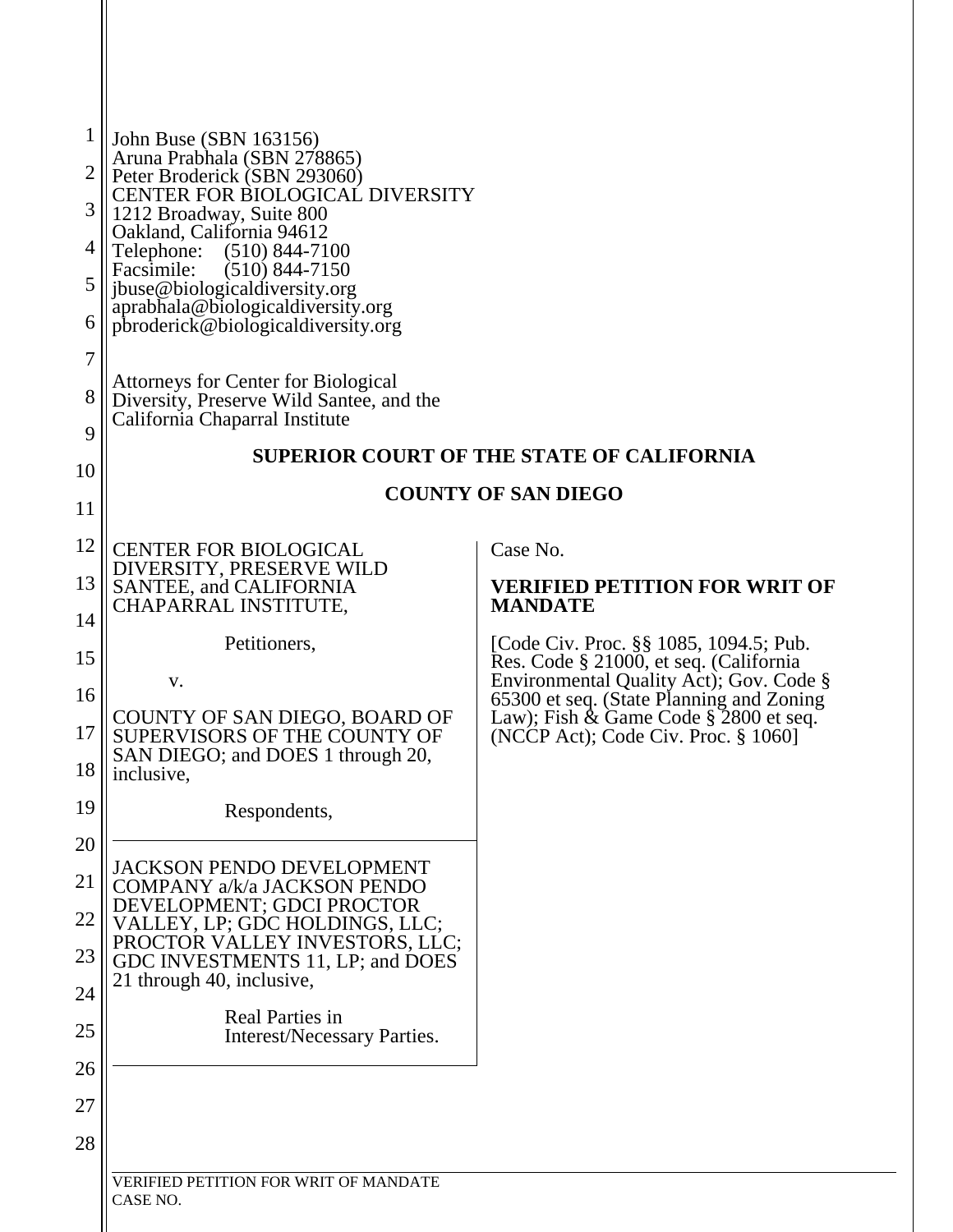### **INTRODUCTION**

2 3 4 5 6 7 1. This action challenges the decision of San Diego County and its Board of Supervisors ("Respondents") to approve the Otay Ranch Village 14 and Planning Areas 16/19 project ("Project") and certify an Environmental Impact Report ("EIR") for the Project. The Project includes, but is not limited to, a General Plan Amendment, Specific Plan, Zone Reclassification, and a Tentative Map for a "master-planned community" on approximately 1,283.6 acres in the Proctor Valley region of the unincorporated County.

8 9 10 11 12 13 14 15 16 17 18 19 20 21 2. Petitioners CENTER FOR BIOLOGICAL DIVERSITY, PRESERVE WILD SANTEE, and the CALIFORNIA CHAPARRAL INSTITUTE (collectively "Petitioners") demonstrated throughout the administrative process that the Project will have significant negative environmental impacts on, among other things, biological resources (including special status species), air quality, greenhouse gases ("GHGs"), water supplies, water quality, fire safety, energy consumption, aesthetics, traffic, and land use. Yet Respondents failed to disclose or adequately analyze these impacts, identify and adopt effective mitigation measures to reduce them, and consider reasonable alternatives to the Project. The Project is also inconsistent with the County's General Plan in numerous respects. For example, the County impermissibly allows for the purchase of "offsets" from outside the County to purportedly mitigate the Project's significant GHG emissions. Respondents' environmental review and approval of the Project therefore violates the California Environmental Quality Act ("CEQA"), Public Resources Code sections 21000 et seq*.*, and the CEQA Guidelines, 14 Cal. Code Regs sections 15000 et seq. and the State Planning and Zoning Law, Gov. Code § 65300 et seq.

22

23

24

1

3. For these reasons, and as described further below, the County's approval of the Project and certification of the EIR constitute a prejudicial abuse of discretion.

### **THE PARTIES**

25 26 27 4. Petitioner CENTER FOR BIOLOGICAL DIVERSITY (the "Center") is a nonprofit conservation organization dedicated to the protection of native species and their habitats through science, policy, and environmental law. The Center has approximately 70,000 members

28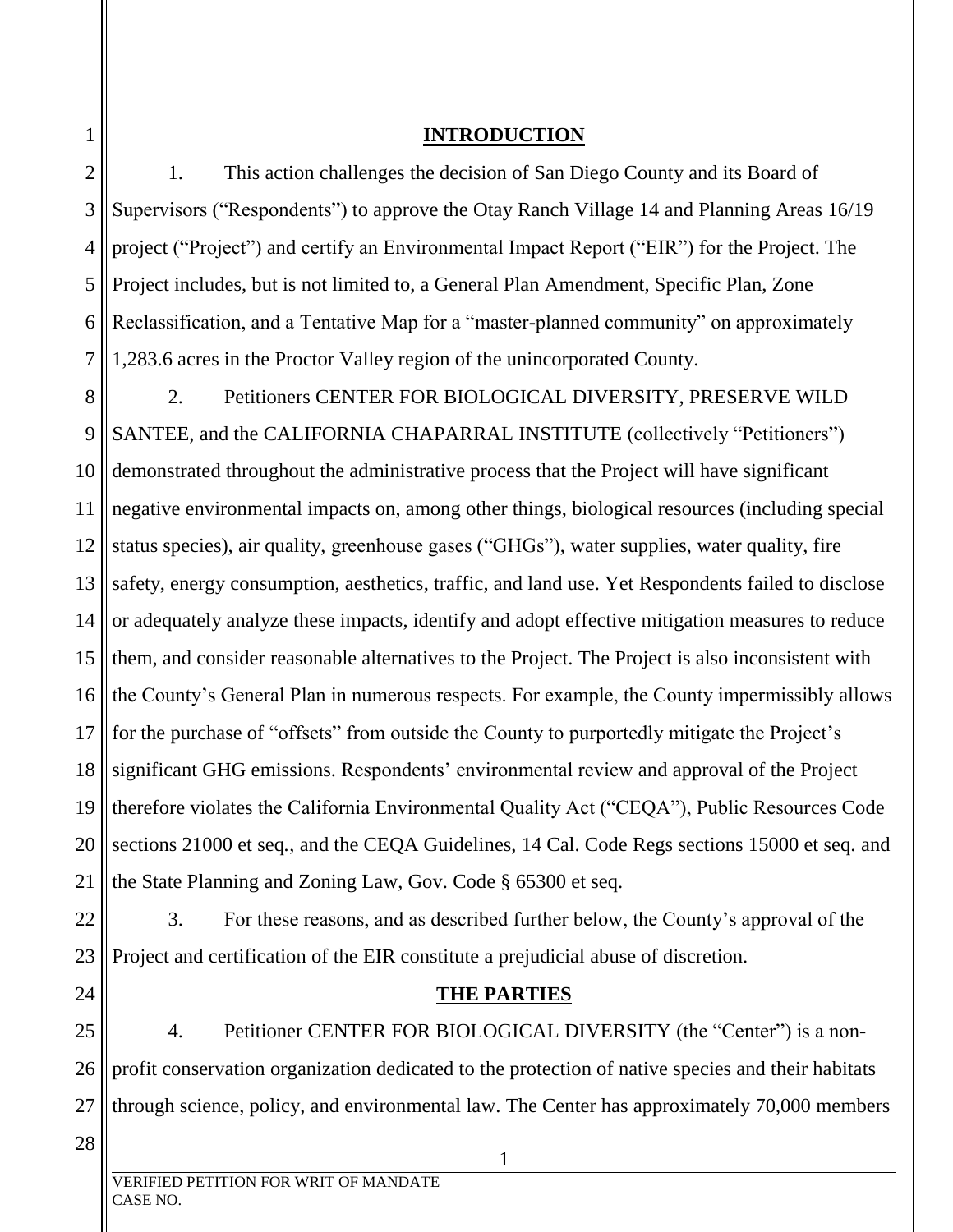1 2 3 4 5 worldwide, including members who reside within communities in the vicinity of the Project. The Center has worked for many years to protect imperiled plants and wildlife, open space, air and water quality, and the overall quality of life for people in unincorporated San Diego County where the Project is proposed. Members of the Center objected to the approval and construction of the Project and will be directly and adversely affected by the Project.

6 7 8 9 10 5. Petitioner PRESERVE WILD SANTEE ("PWS") Santee is a volunteer community environmental organization that has worked to protect and enhance the quality of life and preserve natural resources in the City of Santee and adjoining areas since 1994. Preserve Wild Santee's members offer input into local land use decisions in an effort to produce better development projects with fewer environmental and fire safety impacts.

11 12 13 6. Petitioner CALIFORNIA CHAPARRAL INSTITUTE ("CCI") is a 501(c)(3) nonprofit education, research, and advocacy organization dedicated to the preservation of native shrubland habitats throughout the West and supporting the creative spirit as inspired by nature.

14 15 16 17 18 19 20 21 22 7. Members of the Center, PWS, and CCI have environmental, educational, recreational, scientific, and aesthetic interests in the Project area and its plants and wildlife. These interests will be directly and adversely affected by the Project, which violates provisions of law as set forth in this Petition and which would cause irreversible harm to the natural environment and its recreational, scientific, and aesthetic assets. The Petitioners and their members have a direct and beneficial interest in ensuring that Respondents comply with CEQA and the CEQA Guidelines. The maintenance and prosecution of this action will confer a substantial benefit on the public by protecting the public from the environmental and other harms alleged herein.

23 24 25 26 27 8. Respondent SAN DIEGO COUNTY (the "County"), a political subdivision of the State of California, is responsible for regulating and controlling land use in the unincorporated territory of the County, including implementing and complying with the provisions of CEQA. The County is the "lead agency" for the purposes of Public Resources Code Section 21067, with

28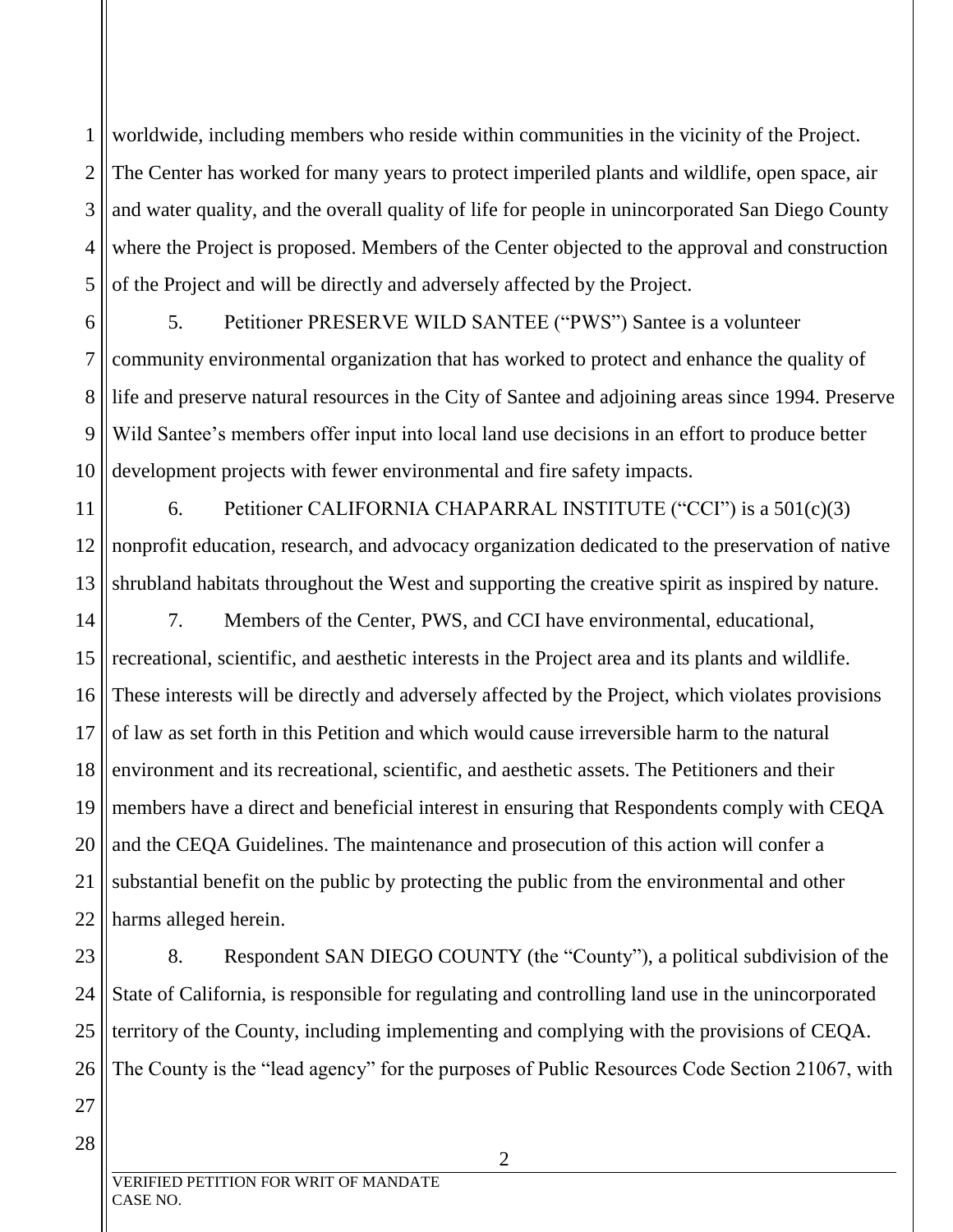1 2 principal responsibility for conducing environmental review of the proposed actions. The County has a duty to comply with CEQA and other state laws.

3 4 5 6 7 9. Respondent SAN DIEGO COUNTY BOARD OF SUPERVISORS (the "Board") is the duly elected decision-making body of the County. As the decision-making body, the Board is responsible for granting the various approvals necessary for the Project and for ensuring that the County has conducted an adequate and proper review of the Project's environmental impacts under CEQA.

8 9 10 11 12 13 14 10. On information and belief, Real Party in Interest JACKSON PENDO DEVELOPMENT COMPANY, also known as JACKSON PENDO DEVELOPMENT ("Real Party in Interest"), is the Project applicant and developer, is the entity listed on the County's Notice of Determination filed for the Project on June 27, 2019, is incorporated in the State of California and does business in the State of California, and is the recipient of the Project approvals that are the subject of this Petition and therefore a real party in interest within the meaning of Public Resources Code section 21167.6.5.

15 16 17 18 19 11. GDCI PROCTOR VALLEY, LP, GDC HOLDINGS, LLC, PROCTOR VALLEY INVESTORS, LLC, and GDC INVESTMENTS 11, LP are listed on the Applicant's Disclosure of Ownership Interests on Application for Zoning Permits/Approvals form for the Project. On information and belief, each is an entity registered to do business in the State of California and does business in the State of California.

20 21 22 23 24 25 12. Petitioners do not know the true names and capacities, whether individual, corporate, associate, or otherwise, of respondents DOES 1 through 20, inclusive, and therefore sue said respondents under fictitious names. Petitioners will amend this Petition to show their true names and capacities when the same have been ascertained. Each of the respondents is the agent and/or employee of Respondents, and each performed acts on which this action is based within the course and scope of such respondent's agency and/or employment.

26 27 13. Petitioners do not know the true names and capacities, whether individual, corporate, associate, or otherwise, of real parties in interest DOES 21 through 40, inclusive, and

28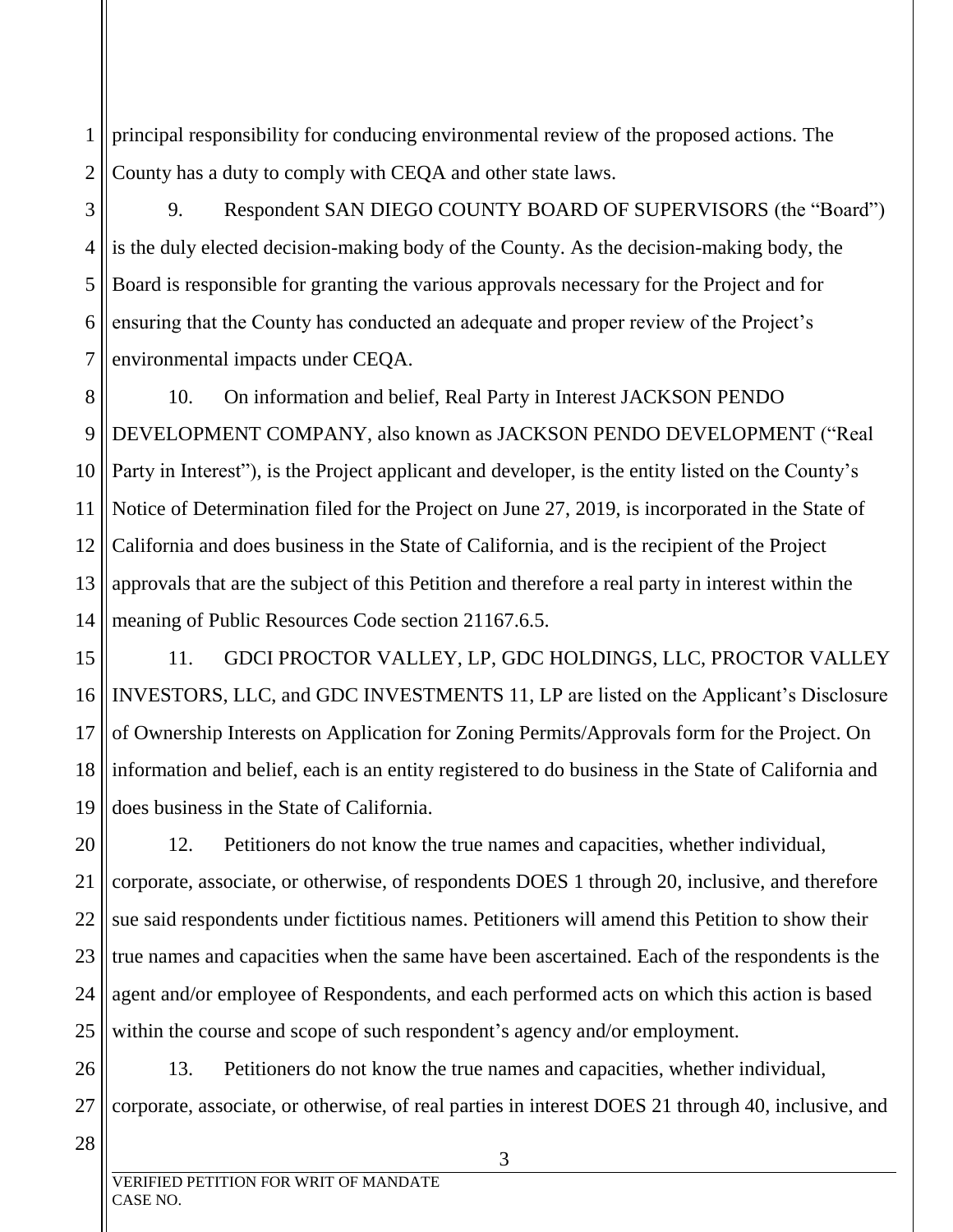1 2 therefore sue said real parties in interest under fictitious names. Petitioners will amend this Petition to show their true names and capacities when the same have been ascertained.

3

### **JURISDICTION AND VENUE**

4 5 6 7 14. This Court has jurisdiction to issue a writ of mandate to set aside Respondents' decision to approve the Project under California Code of Civil Procedure section 1094.5 (or alternatively, section 1085) and Public Resources Code section 21168.5 (or alternatively, section 21168) and section 21168.9.

8 9 10 11 12 15. Venue for this action properly lies in the San Diego County Superior Court because Respondents and the proposed site of the Project are located in the County. Many of the significant environmental impacts from the Project that are the subject of this lawsuit would occur in San Diego County, and the Project would affect the interests of San Diego County residents, including members of the Center, PWS, and CCI who reside in San Diego County.

13 14 15 16 16. Respondents have taken final agency actions with respect to adopting the EIR and approving the Project. Respondents had a duty to comply with applicable state laws, including but not limited to CEQA and the State Planning and Zoning Law, prior to undertaking the discretionary approvals at issue in this lawsuit.

17 18 19 20 17. Petitioners have complied with the requirements of Public Resources Code section 21167.5 by serving a written notice of Petitioner's intention to commence this action on Respondents on July 25, 2019. A copy of the written notice and proof of service is attached hereto as Exhibit A.

21 22 23 24 18. Petitioners have complied with the requirements of Public Resources Code section 21167.6 by concurrently notifying Respondents of Petitioners' request to prepare the record of administrative proceedings relating to this action. A copy of the Petitioners' Election to Prepare Administrative Record of Proceedings is attached hereto as Exhibit B.

25 26 27 19. Petitioners have performed any and all conditions precedent to filing this instant action and has exhausted any and all administrative remedies to the extent required by law, including, but not limited to, timely submitting extensive comments objecting to the approval of

28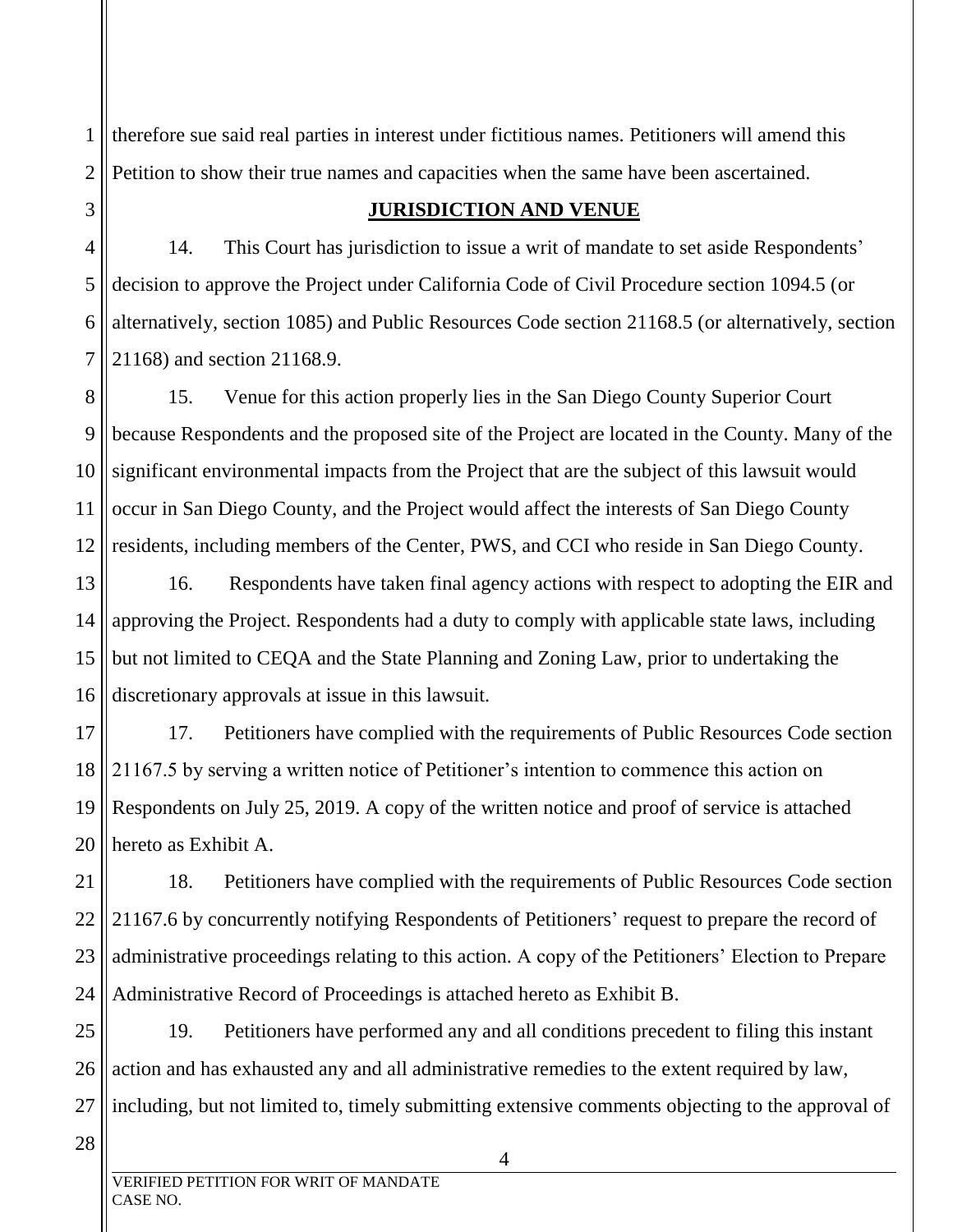1 2 the Project and identifying to Respondents the deficiencies in Respondents' environmental review for the Project on April 16, 2018, June 21, 2019, and June 26, 2019.

3 4 20. This Petition is timely filed in accordance with Public Resources Code section 21167 and CEQA Guidelines section 15112.

### **GENERAL ALLEGATIONS**

### **The Proposed Project and Project Site**

7 8 9 10 21. The proposed Project site is in the remote Proctor Valley area of San Diego County, northwest of the City of Chula Vista and near the small, unincorporated town of Jamul. Apart from Proctor Valley Road, the site is undeveloped, with views of Proctor Valley, the San Miguel and the Jamul Mountains, and the dense trees and shrubs of Upper Otay Reservoir.

11 12 13 14 15 16 17 18 19 20 22. Proctor Valley is home to an abundance of important biological resources. The site abuts the 5,600-acre Rancho Jamul Ecological Reserve, owned by the California Department of Fish and Wildlife ("CDFW"), to the west, north, and east. The Rancho Jamul Ecological Reserve provides raptor foraging habitat, host plants and nectar resources for the Quino checkerspot butterfly, habitat occupied by the California gnatcatcher and San Diego fairy shrimp, burrowing owl locations, and important habitat for numerous other special and protected species, including mountain lions. Proctor Valley is a wildlife movement corridor for species traveling between the protected habitat of San Miguel Mountain to the northwest and the Jamul Mountains to the east. CDFW has acknowledged the importance of water sources in Proctor Valley for wildlife migration between these two areas.

21 22 23 24 25 26 27 23. The Project site itself supports numerous sensitive natural vegetation communities including chaparral, coastal sage scrub, riparian and vernal pools. Based on the County's own data, 22 special-status plants and 28 special-status wildlife species occur on the Project site, including the federally endangered San Diego fairy shrimp and Quino checkerspot butterfly, the federally threatened California gnatcatcher, the federally threatened/state endangered Otay tarplant, the state fully protected golden eagle and white-tailed kite, and the federal candidate western spadefoot toad.

5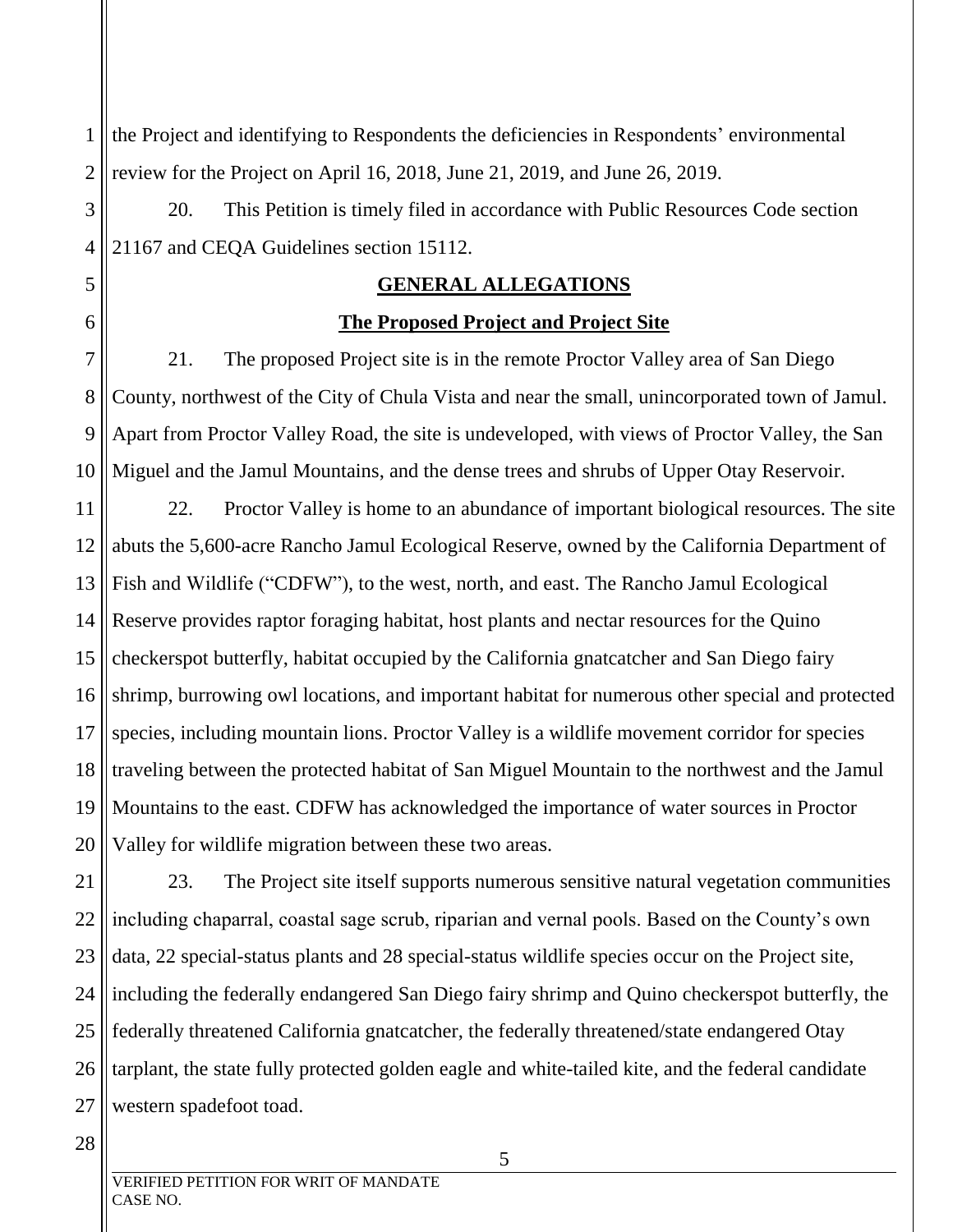1 2 3 4 5 6 24. For instance, Proctor Valley contains crucial habitat for the federally endangered Quino checkerspot butterfly, an orange-and-black butterfly that was once one of the most abundant butterflies in Southern California, but whose numbers have been drastically reduced due to, among other things, development in its dwindling habitat. The Project proposes to develop significant portions of Quino checkerspot habitat even though surveys have repeatedly documented individuals of this now-rare species on or near the Project site.

7 8 9 10 11 12 13 14 25. Additionally, recent observations and U.S. Geological Survey ("USGS") tracking data show that federally protected golden eagles frequently travel through Proctor Valley and forage in the Project site. Recent scientific literature indicates that golden eagles are particularly sensitive to development—houses, roads, and infrastructure like those proposed for the Project can cause golden eagles to vacate nearby areas. Development in Proctor Valley would almost certainly result in the loss of important eagle foraging habitat and the San Miguel Mountain/Rancho San Diego eagle territory, shrinking available habitat in San Diego County significantly.

15 16 17 18 19 26. The western spadefoot toad, a state species of special concern that is not covered by existing take authorization under the County's Multiple Species Conservation Program ("MSCP"), is also present in Proctor Valley. This brown and green amphibian requires shallow, temporary pools or streams during breeding season; the Project site contains at least 16 such breeding pools.

20 21 22 23 24 25 26 27 27. Proctor Valley is designated as a very high fire hazard severity zone by the California Department of Forestry and Fire Protection and the California Public Utilities Commission—the highest fire risk level in California. The designation is well-deserved, as the area has burned at least 17 times in the last 100 years. For example, the 2007 Harris Fire affected over 90,000 acres, including a large portion of the Project site. The Project site is at serious risk for fast-moving, wind-driven fires. According to fire experts, a fire ignited on the Project site under Santa Ana winds would likely spread southwest towards population centers at a rate of several miles per hour. The City of Chula Vista's nearest residential development is

28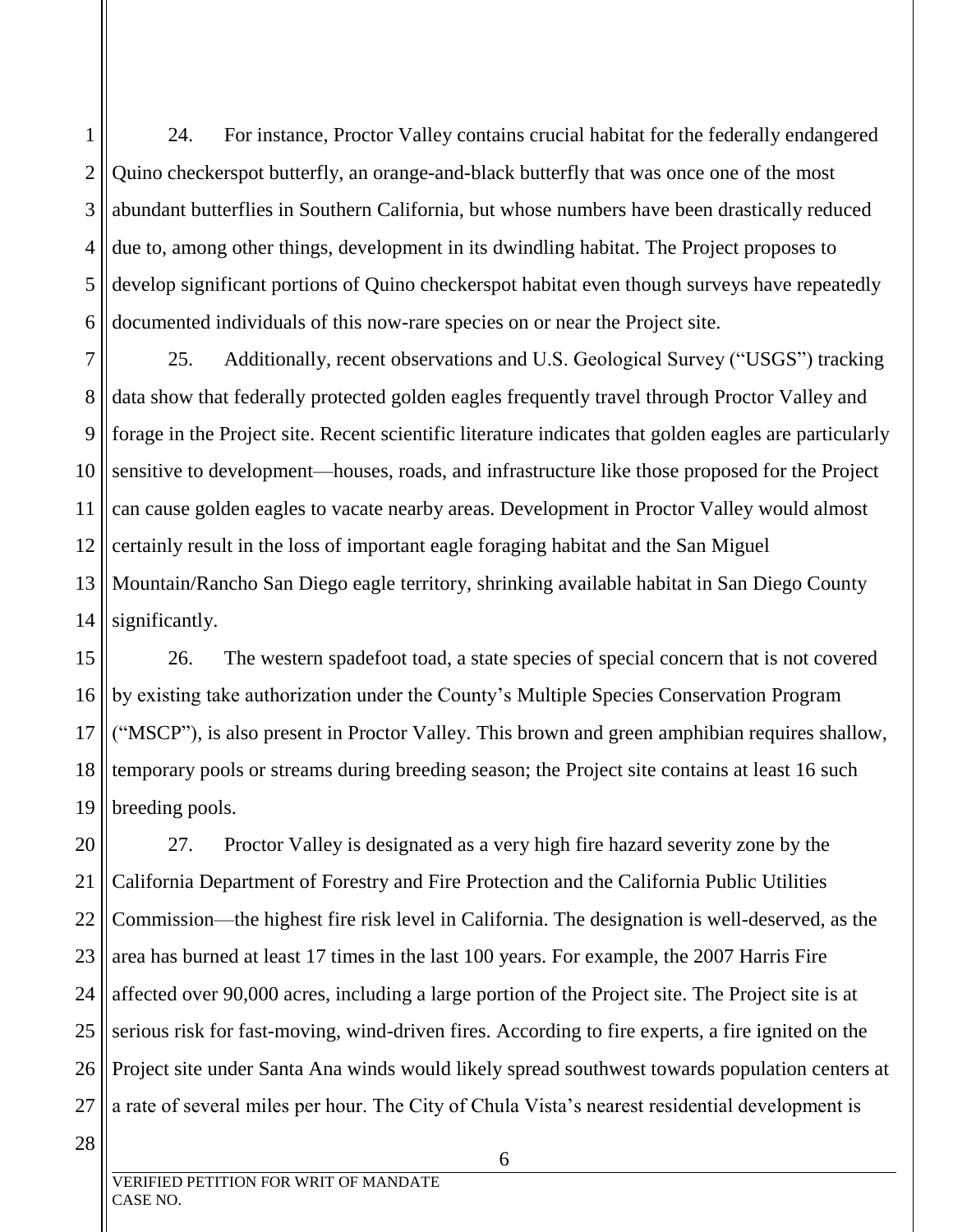1 2 3 less than 1.5 miles away. The steep terrain surrounding the Project site, vegetated by chaparral and coastal scrub, would make effective fire suppression difficult. The Project will be served by a single evacuation route—the planned two-lane Proctor Valley Road.

4 5 6 7 8 28. The proposed Project site is far from existing job centers and other services. The City of San Diego is nearly an hour away by car, and by the County's own estimate, future residents of the Project will drive 50 million miles per year in order to access these jobs and other goods and services. The Project is the perfect example of the type of car-oriented sprawl developments that impede the County's ability to achieve state climate goals.

9 10 11 12 13 29. Rainwater and runoff from the Project site drain into Proctor Valley Creek and Jamul Creek, tributaries to the Upper and Lower Otay Reservoirs, which provide drinking water to residents in the City of San Diego. Jamul Creek and the Lower Otay Reservoir are already listed as impaired water bodies under the Clean Water Act. Development of the Project site would further impair these hydrological systems.

### **Applicable Land Use Plans**

### **San Diego County General Plan**

16 17 18 19 20 21 22 23 30. The County approved the Otay Ranch Subregional Plan ("Subregional Plan"), as part of the County's General Plan, on October 28, 1993. The Subregional Plan establishes land uses for the nearly 23,000-acre Otay Ranch area (in which the Project is located). The Subregional Plan generally designates Village 14 and Planning Areas 16/19 for development but acknowledges that project-level development approvals cannot occur until after the County considers and addresses site-specific concerns related to such development. Other parcels covered by the Subregional Plan have been developed, though Village 14 and Planning Areas 16/19 have not.

24 25 26 27 31. In its General Plan, the County committed to preparing a climate action plan with detailed GHG emissions reduction targets and deadlines and comprehensive and enforceable GHG emissions reduction measures that will achieve specified quantities of GHG reductions. As mitigation for the harm to the climate from GHG emissions that would be caused by

28

14

15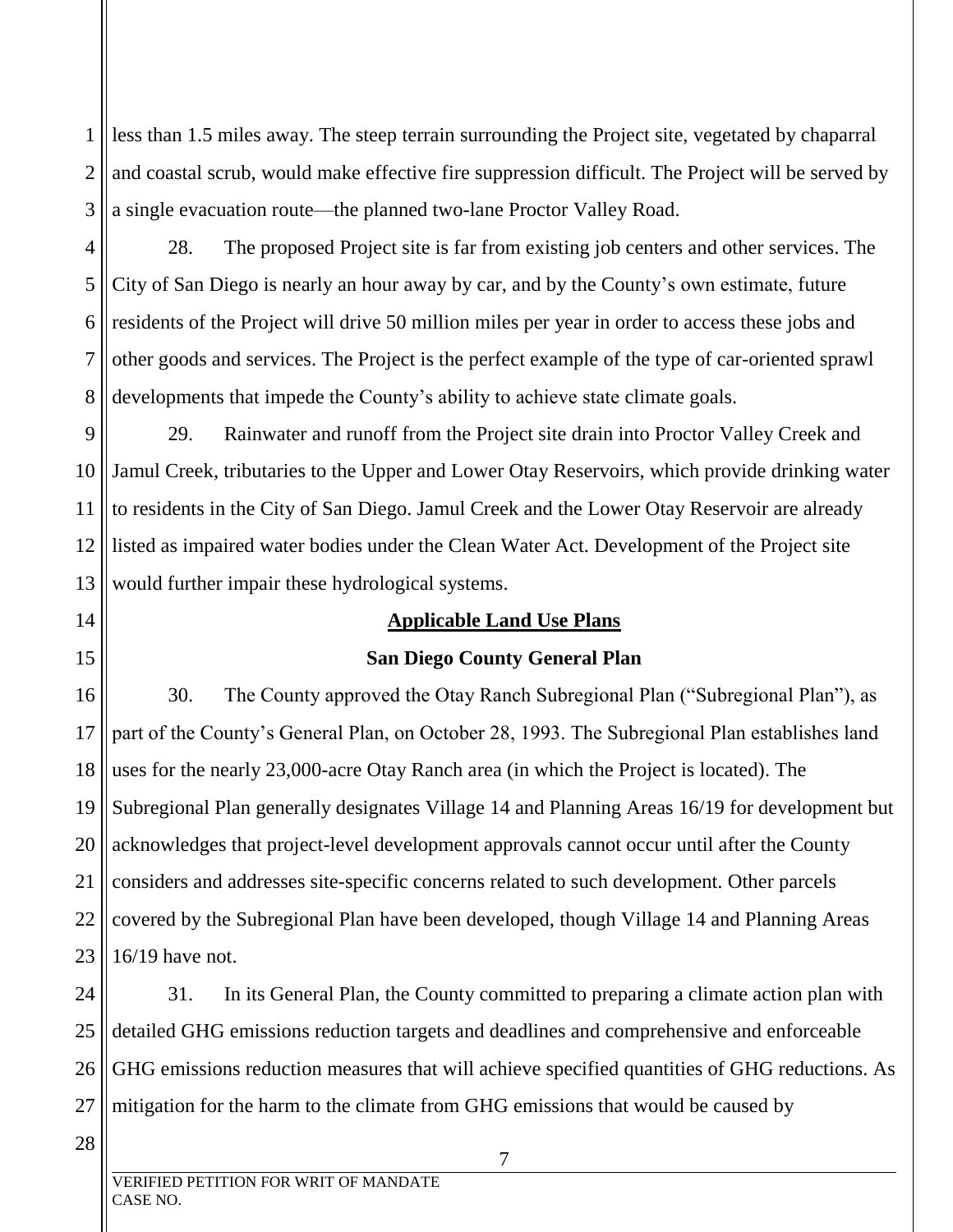1 2 3 4 development authorized by the General Plan, the County adopted Mitigation Measure CC-1.2, which requires the preparation of a County Climate Action Plan ("CAP"). On June 20, 2012, the County adopted a CAP and Thresholds for determining the significance of GHG emissions for CEQA purposes. This approval was successfully challenged by the Sierra Club in 2014.

5 6 7 8 9 10 11 12 32. In response, on February 14, 2018, the County Board of Supervisors adopted a revised CAP and certified an EIR for it. The mitigation and monitoring program adopted by the County pursuant to that EIR included mitigation measure M-GHG-1, which required certain projects to mitigate GHG emissions by purchasing carbon offsets. Sierra Club again challenged those approvals, along with the Center. On December 14, 2018, the San Diego Superior Court granted the petition to set aside the Revised CAP and Mitigation M-GHG-1, finding in part that Mitigation M-GHG-1 conflicted with the County's General Plan and associated EIR by allowing purchase of carbon offsets derived from carbon reduction projects located outside of the County.

13 14 15 16 17 18 19 33. A major goal of the General Plan is to create a housing stock at a range of prices (Goal H-1), especially to meet the County's Regional Housing Needs Assessment allocations for lower income households. The Housing Element recognizes that a critical means of achieving this goal is to require large-scale residential developers to provide affordable housing. Accordingly, Policy H-1.9 "[r]equires developers to provide an affordable housing component when requesting a General Plan amendment for a large-scale residential project when this is legally permissible."

# 20

### **Multiple Species Conservation Program**

21 22 23 24 25 26 27 34. In response to ongoing threats to federally and state listed endangered species and continued development pressures, CDFW and the U.S. Fish and Wildlife Service ("USFWS") prepared an MSCP for San Diego County. The MSCP is a joint Habitat Conservation Plan under federal law and Natural Community Conservation Plan under state law. The MSCP established mechanisms intended to ensure the survival and recovery of certain federally and state listed species. In turn, it provided the County with limited "take" authorization for MSCP-covered species pursuant to the federal Endangered Species Act, 16 U.S.C. section 1531 et seq., and the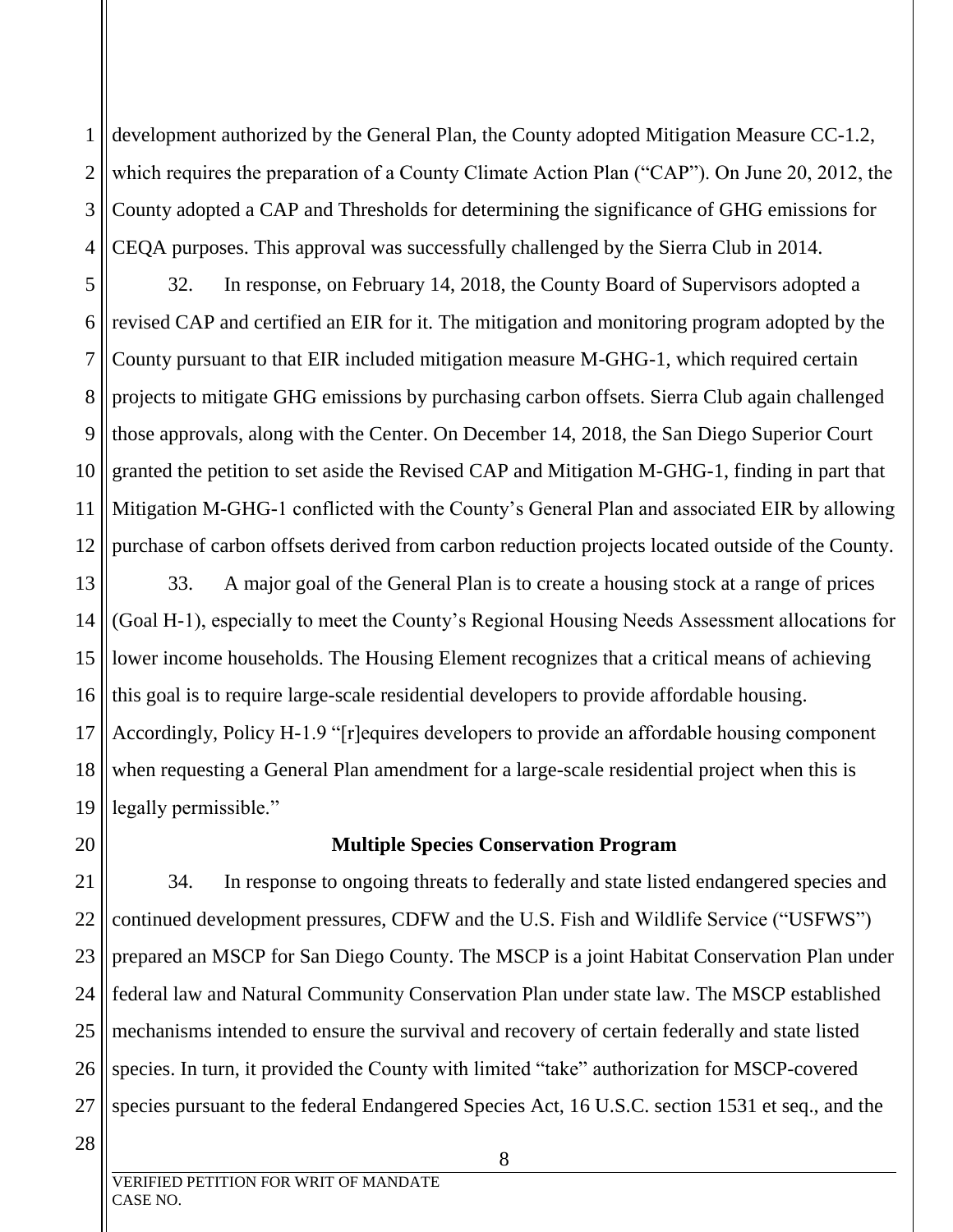1 2 3 4 California Endangered Species Act, Fish and Game Code section 2050 et seq. The MSCP does not cover all of the sensitive or special-status species found on the Project site. For example, it does not cover (or authorize "take" of) the Quino checkerspot butterfly and the western spadefoot toad.

5 6 7 35. To implement the MSCP in the vicinity of the Project, the County and the City of Chula Vista worked with CDFW and USFWS to prepare a MSCP Subarea Plan ("Subarea Plan"). The Project is located within the "South County Segment" of the MSCP Subarea Plan.

8 9 10 11 12 13 14 36. CDFW approved the County's take permit pursuant to the Natural Community Conservation Program Act (Fish and Game Code § 2800 et seq.) on March 17, 1998. The County also entered into an "Implementing Agreement" with CDFW and USFWS to establish the agencies' roles and responsibilities for carrying out the MSCP and Subarea Plan. According to CDFW, the County's Subarea Plan, the Implementing Agreement, and the incidental take permit obligate the County to assemble an MSCP Preserve and mitigate for impacts to covered species and their habitats.

15 16 17 18 19 20 21 22 23 24 25 37. To incorporate the terms of a compromise known colloquially as the "Baldwin Letter" or "Baldwin Agreement," the MSCP and the Subarea Plan include modifications to, and expansion of, the open space preserve system originally approved as part of the County's General Plan (specifically, in the Otay Ranch Subregional Plan). Consistent with the Baldwin Agreement, the Subarea Plan designates approximately 200 acres of central Proctor Valley (identified as areas PV-1, PV-2, and PV-3) as "no take authorized" and "Otay Ranch Areas Where No 'Take Permits' Will be Issued." The Subregional Plan designates PV-1, PV-2, and PV-3 as "100 percent conserved," meaning such lands fall within the designated "Hardline Preserve" area. In exchange, the Baldwin Agreement modifications also allowed significantly increased residential density in Otay Ranch Villages 1, 2, 3, 4, 9, 10 and 11, which the City of Chula Vista subsequently developed.

26 27 38. The EIR prepared for the MSCP also establishes preservation of areas PV-1, PV-2 and PV-3 as mitigation for the impacts of the development authorized by the MSCP. The MSCP

28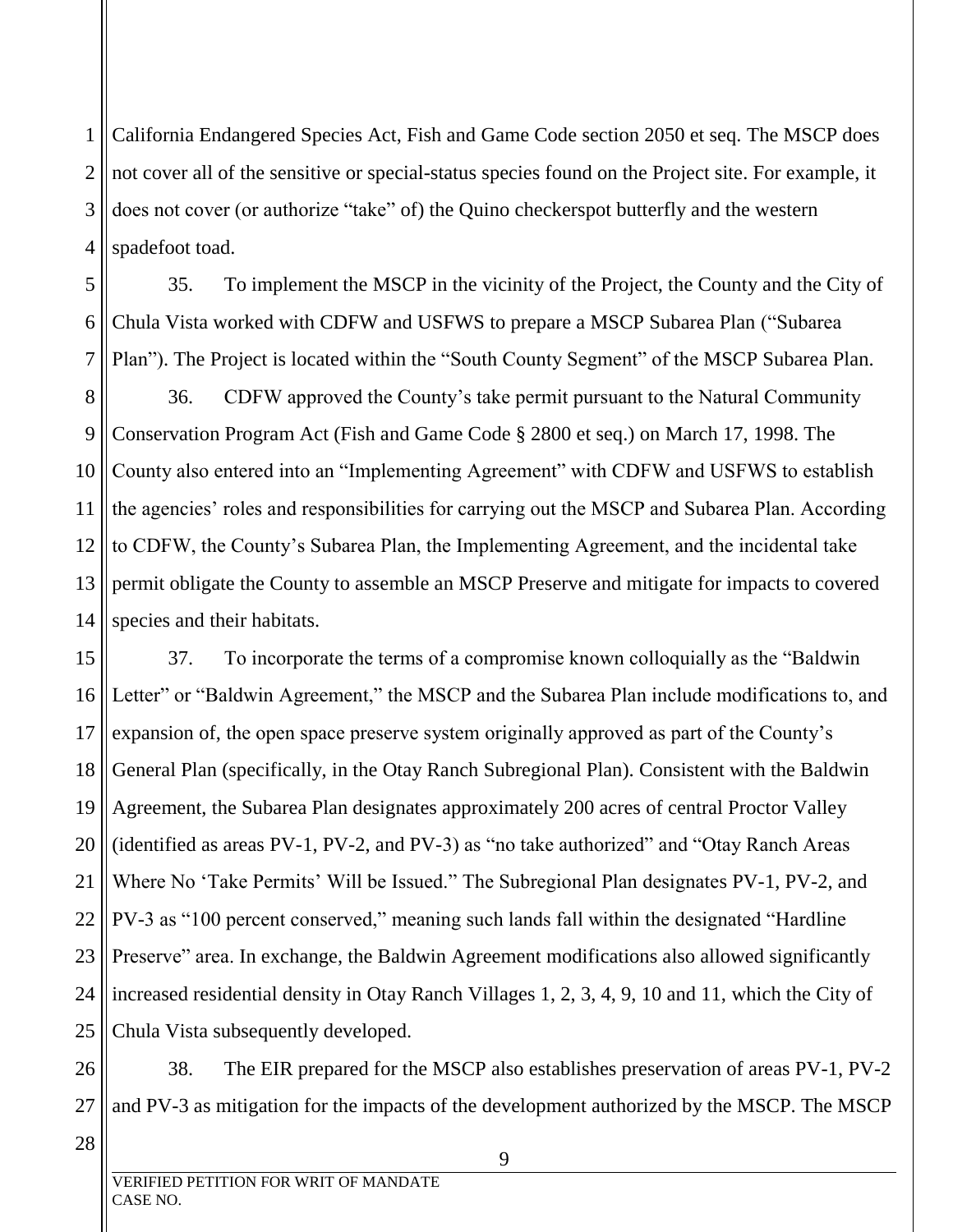1 2 3 4 5 6 directed the County to modify its General Plan and the Otay Ranch Specific Plan to reflect changes in development and open space designations as anticipated by the Baldwin Agreement and incorporated into the MSCP and Subarea Plan. Indeed, both the County and the City of Chula Vista took the necessary steps to remove other inconsistencies between the MSCP and their then-existing general plans. However, without explanation or approval, the County failed to actually re-designate areas PV-1, PV-2, and PV-3 in its General Plan.

7 8

### **Regional Transportation Plan/Sustainable Community Strategy**

9 10 11 12 13 14 15 16 39. The San Diego Association of Government ("SANDAG") is the federally designated regional agency directing overall transportation infrastructure funding. Every four years it prepares a Regional Transportation Plan ("RTP") for the entire County of San Diego. After the enactment of SB 375 (Govt. Code § 65080 et seq.), SANDAG has been required also to prepare a Sustainable Community Strategy ("SCS"), setting out means for using transportation projects and funding to reduce the environmental impact of transportation, and in particular to reduce GHG emissions from driving. The RTP and SCS are a combined Plan that is applicable to the entire County, with numerous policies intended to ensure the County effectively addresses climate change impacts from transportation and land use.

17

### **The Project Approvals and EIR**

18 19 20 21 22 23 24 25 26 40. On or about December 15, 2016 the County issued a Notice of Preparation ("NOP") for the Project, in which it notified public agencies and interested individuals that, as a lead agency, it would be preparing a Draft EIR to analyze the proposed Project's potentially significant environmental impacts. CDFW submitted comments on the NOP and observed that the proposed development footprint included areas designated in the MSCP Subarea Plan as "Otay Ranch Areas Where No 'Take Permits' Will Be Issued" and that a proposed project alternative that included a land-exchange involving CDFW preserve lands would not be feasible. 41. On or about March 1, 2018, Respondents published a Notice of Availability of a Draft EIR for the Project and circulated the Draft EIR for public review and comment.

28

27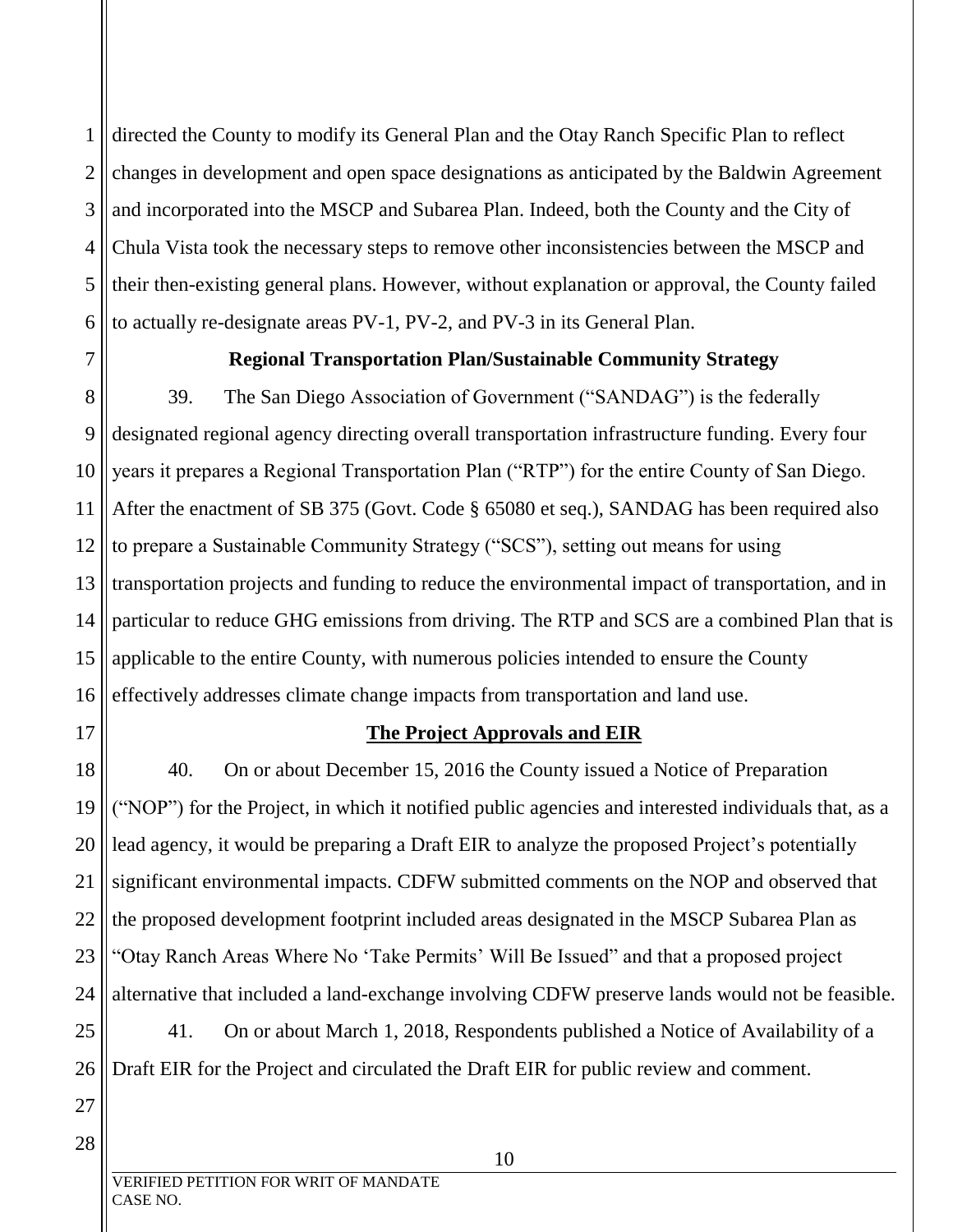1 2 3 4 5 6 42. Petitioners and numerous others, including public agencies, organizations, and individual members of the public, submitted comments pointing out the serious deficiencies in the Draft EIR. For example, commenters explained that the Project would have significant impacts on air quality, greenhouse gases ("GHGs"), biological resources (including special status species), water supplies, water quality, fire safety, energy consumption, aesthetics, traffic, and land use.

7 8 9 43. In a letter to the County on April 16, 2018 before the close of the comment period on the Draft EIR, Petitioners commented that the Draft EIR failed to comply with CEQA in the following respects:

- 10 11 12 13 14 a. The Draft EIR's analysis of and mitigation for impacts to biological resources was inadequate because, *inter alia*, it failed to disclose, evaluate, and avoid significant impacts to biological resources including special status species, vernal pools, wetlands and federally designated critical habitat; failed to account for impacts to the Rancho Jamul Ecological Reserve; and
	- b. the Draft EIR's analysis of and mitigation for GHG impacts was inadequate because, *inter alia*, the Draft EIR improperly estimated GHG emissions from the Project, improperly relied on offsets as mitigation for the Project's GHG emissions, and failed to adopt all feasible mitigation measures; and

19 20 c. the Draft EIR's analysis of the Projects impacts on water supplies was inadequate. 44. In or around September 2018, the County released a Final EIR, for the Project, which included text changes to the Draft EIR and Respondents' responses to public comments on the Draft EIR. The defects identified in the Draft EIR identified by commenters persisted in the Final EIR.

24 25 45. On October 19, 2018, the Planning Commission considered the Project, and voted to recommend approval.

26 27 46. The Board delayed holding a hearing on the Project, later scheduled a hearing for December 12, 2018, then again delayed the hearing. In or around May 2019, the Board provided

28

15

16

17

18

21

22

23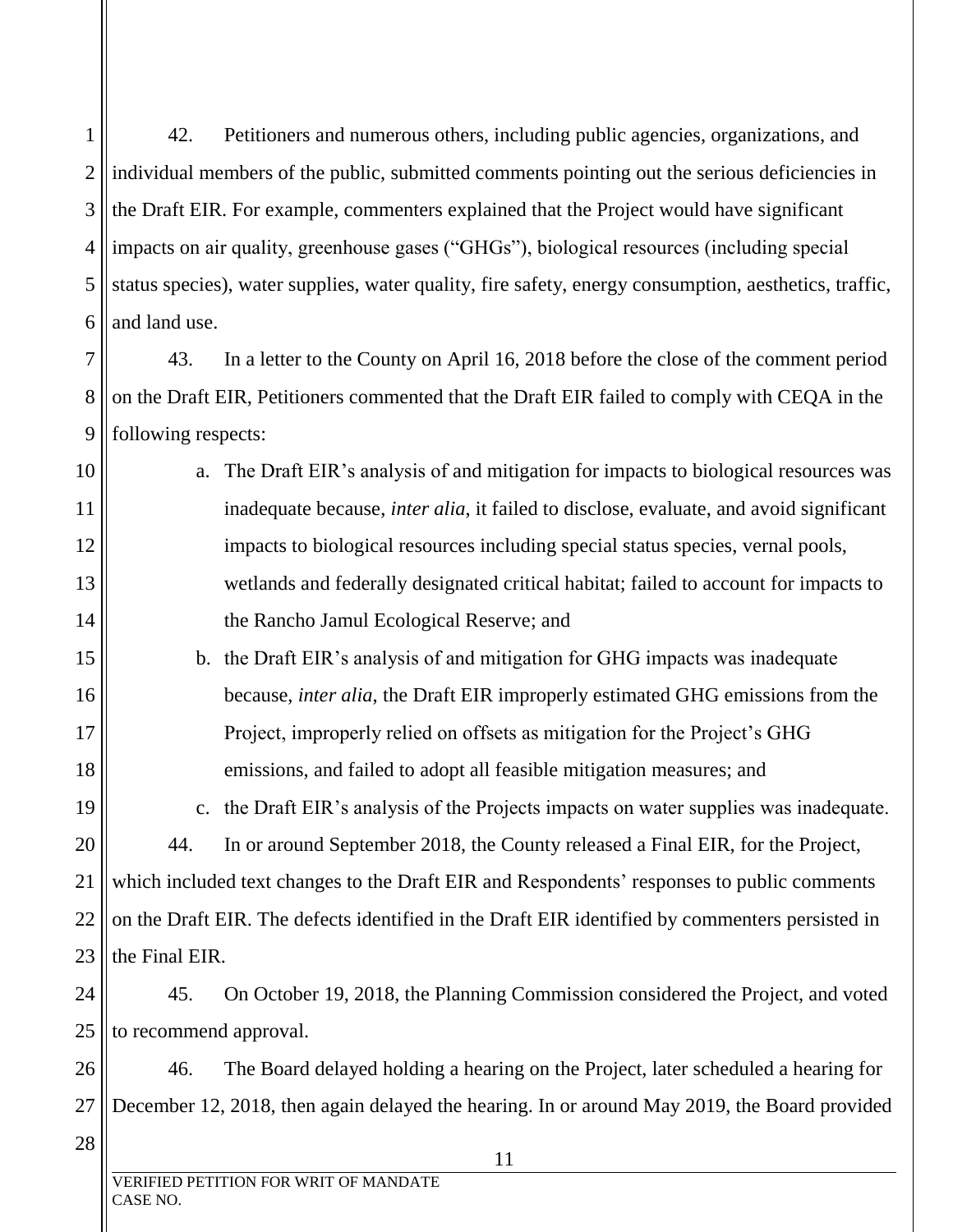1 2 notice that the Project would be heard before the Board at its June 26, 2019 regularly scheduled hearing.

3 4 5 6 7 8 47. In mid-June 2019, the Center discovered that the County had made unannounced changes to the Final EIR and had replaced several sections of the Final EIR on the County's website with new versions of those documents. These versions contained changes, including substantive modifications to Final EIR sections on Air Quality, Greenhouse Gas Emissions, Transportation and Traffic as well as to the proposed mitigation measures and the County's response to public comments, including the Center's.

9 10 11  $12$  | respects: 48. In a letter submitted to the County on June 21, 2019, before the final hearing to approve the Project and certify the Final EIR, Petitioners described deficiencies remaining in the Final EIR, commenting that the Final EIR failed to comply with CEQA in the following

| 13 |          | a. The EIR's analysis of and mitigation for the Project's impacts to biological       |
|----|----------|---------------------------------------------------------------------------------------|
| 14 |          | resources, including special status species such as the federally listed Quino        |
| 15 |          | checkerspot butterfly, remained inadequate; and                                       |
| 16 |          | b. the EIR's analysis of and mitigation for the Project's GHG emissions remained      |
| 17 |          | inadequate; and                                                                       |
| 18 |          | c. the EIR's water supply analysis remained deficient; and                            |
| 19 |          | d. the EIR's analysis of and mitigation for the Project's wildfire risks and impacts  |
| 20 |          | was inadequate; and                                                                   |
| 21 |          | e. the Final EIR did not adequately respond to the Petitioners' comments on the       |
| 22 |          | Draft EIR.                                                                            |
| 23 | 49.      | In a letter submitted to the County on June 26, 2019, prior to the close of the final |
| 24 |          | hearing to approve the Project and certify the Final EIR, Petitioners commented that: |
| 25 | a.       | The County's late changes to the Final EIR, for which it did not provide notice       |
| 26 |          | to the public, impeded public review of the document; and                             |
| 27 |          |                                                                                       |
| 28 |          | 12                                                                                    |
|    | CASE NO. | VERIFIED PETITION FOR WRIT OF MANDATE                                                 |

 $\parallel$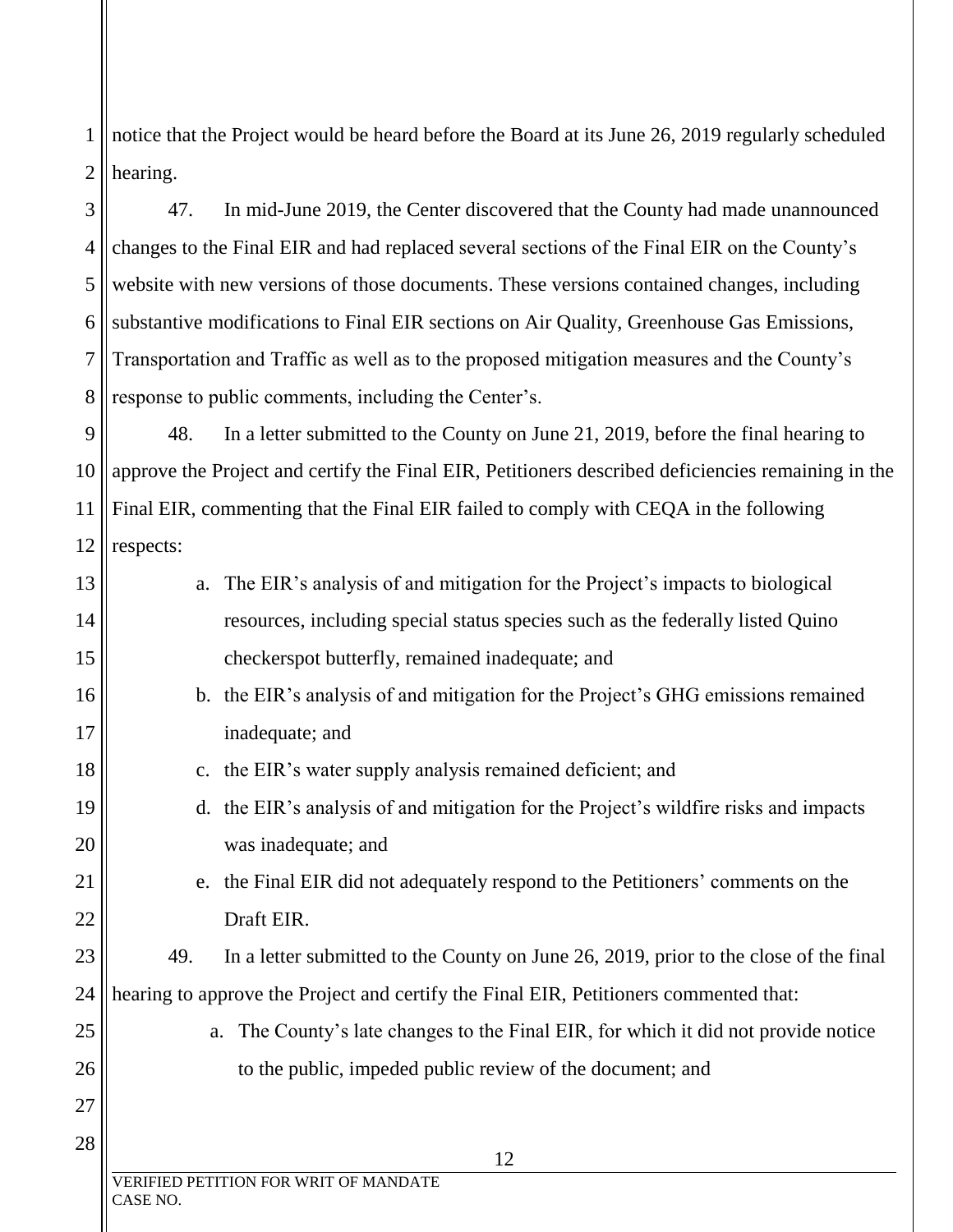b. the County's proposal to enter into a so-called "Dispute Resolution Agreement" with CDFW and the applicant that would commit the County to entering into a land-exchange deal relating to lands in and around the Project area constituted a new, separate project for which environmental review had not been conducted; and

c. the County should recirculate a revised EIR that studied the new project.

### **Respondents' Approval of the Project and Certification of the EIR**

50. On June 26, 2019, the Board of Supervisors held a public hearing on the proposed Project and Final EIR to consider whether to certify the Final EIR and approve the Project. Members of the public, including members of the Center, PWS, and/or CCI, attended the public hearing and opposed the certification of the Final EIR and approval of the Project.

51. At the conclusion of the June 26, 2019 hearing, the Board of Supervisors adopted the Planning Commission's recommendation, certified the Final EIR, approved the Project and adopted findings in support of the Project approval and EIR certification, and voted to enter into the Dispute Resolution Agreement, which commits the County to supporting a land exchange that would drastically alter the Project footprint to, among other things, allow for the development and destruction of hundreds of acres of the Rancho Jamul Ecological Reserve.

52. On June 27, 2019 the County executed the Dispute Resolution Agreement.

53. On June 27, 2019, the County recorded a Notice of Determination for the Project, which stated that the County had approved the Project, certified the EIR, and adopted Findings and a Statement of Overriding Considerations.

54. As a result of Respondents' actions in approving the Project, certifying the EIR for the Project, adopting Findings and a Statement of Overriding Considerations, and entering into the Dispute Resolution Agreement, Petitioners and their members will suffer significant and irreparable harm as described herein. Petitioners have no plain, speedy, or adequate remedy at law for this irreparable harm. Unless this Court grants the requested writ of mandate to require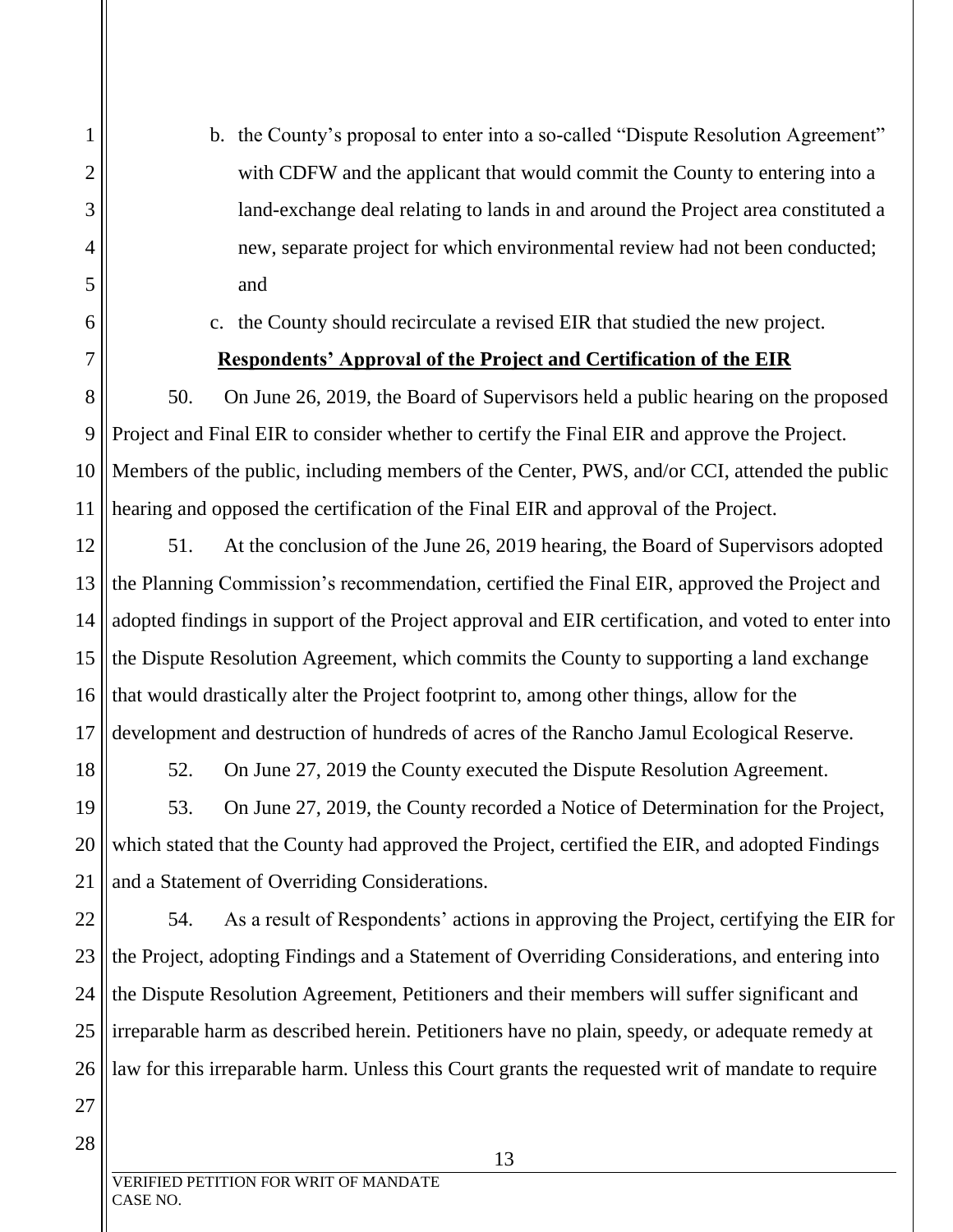1 2 Respondents to set aside certification of the EIR and approval of the Project, Respondents' approval will remain in effect in violation of state law.

55. Respondents have prejudicially abused their discretion and failed to proceed in the manner required by law in the following ways:

### **FIRST CAUSE OF ACTION**

# **Violation of CEQA – Inadequate EIR (Public Resources Code § 21000,** *et seq***., CEQA Guidelines 14 Cal. Code Regs. § 15000** *et seq***.)**

8 9 56. Petitioners hereby incorporate by reference each and every allegation set forth above.

10 11 12 13 14 15 16 17 18 57. CEQA was enacted by the legislature to ensure that long-term protection of the environment be the guiding criterion in public decisions. CEQA requires the lead agency for a project with the potential to cause significant environmental impacts to prepare an EIR for the project that complies with the requirements of the statute, including, but not limited to, the requirement to analyze the project's potentially significant environmental impacts. The EIR must provide sufficient environmental analysis such that the decisionmakers can intelligently and fully consider environmental consequences when acting on the proposed project. Such analysis must include and rely upon thresholds of significance that are based on substantial evidence in the record.

19 20 21 22 23 24 58. CEQA also mandates that the lead agency analyze and adopt feasible and enforceable mitigation measures that would reduce or avoid any of a project's significant environmental impacts. If any of the project's significant impacts cannot be mitigated to a less than significant level, then CEQA bars the lead agency from approving a project if a feasible alternative is available that would meet the project's objectives while avoiding or reducing its significant environmental impacts.

25 26 27 59. CEQA requires that substantial evidence in the administrative record support all of the agency's findings and conclusions, including those contained in the EIR, and that the agency explain how the evidence in the record supports the conclusions the agency has reached.

28

3

4

5

6

7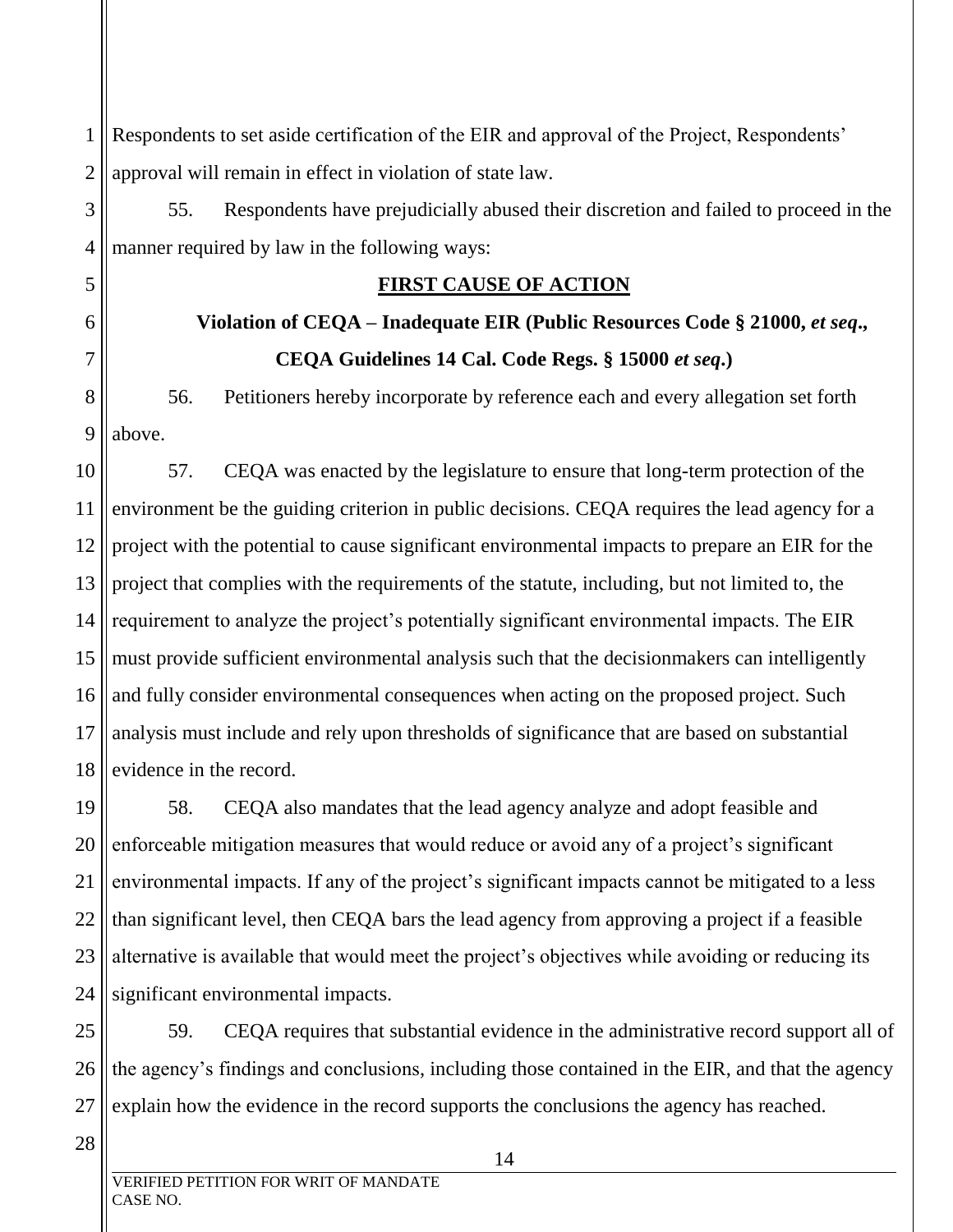1 2 3 4 5 6 60. Respondents committed a prejudicial abuse of discretion and failed to proceed in a manner required by law because the Project relies on an EIR that fails to meet the CEQA's requirements for the disclosure, analysis, mitigation, reduction, and/or avoidance of significant environmental impacts from the Project, including direct and cumulative impacts to wildfire risks, air quality, GHGs, biological resources, water supplies, water quality, traffic, aesthetics, land use (including growth inducing impacts) and energy consumption.

7 8 9 10 61. **Environmental Setting.** The EIR fails to comply with CEQA's requirement to provide an adequate and accurate description of the environmental setting of the Project area. (CEQA Guidelines § 15125.) The EIR's description of the environmental setting is inadequate because, *inter alia*, it fails to:

- a. Adequately describe and disclose the Project area's importance as habitat and/or a corridor and linkage for special status wildlife in the vicinity of the Project;
	- b. establish that protocol-level surveys were performed on all appropriate species; and,
- c. describe and disclose the results of all biological surveys conducted on the Project site.

17 18 62. **Project Description.** The EIR's project description is legally inadequate because, *inter alia*, the EIR:

- 19 20 21 22 23 24 25 a. Fails to describe the whole of the Project; b. fails to describe and analyze the Project as it was ultimately approved by the County at the Board's June 26, 2019 hearing; and c. fails to describe the Dispute Resolution Agreement entered into by the County and the California Department of Fish and Wildlife as part of the Project, or disclose how the Dispute Resolution Agreement will foreseeably alter the size, footprint, and location of the Project or result in additional or increased significant
	- VERIFIED PETITION FOR WRIT OF MANDATE CASE NO.

environmental impacts.

11

12

13

14

15

16

26

27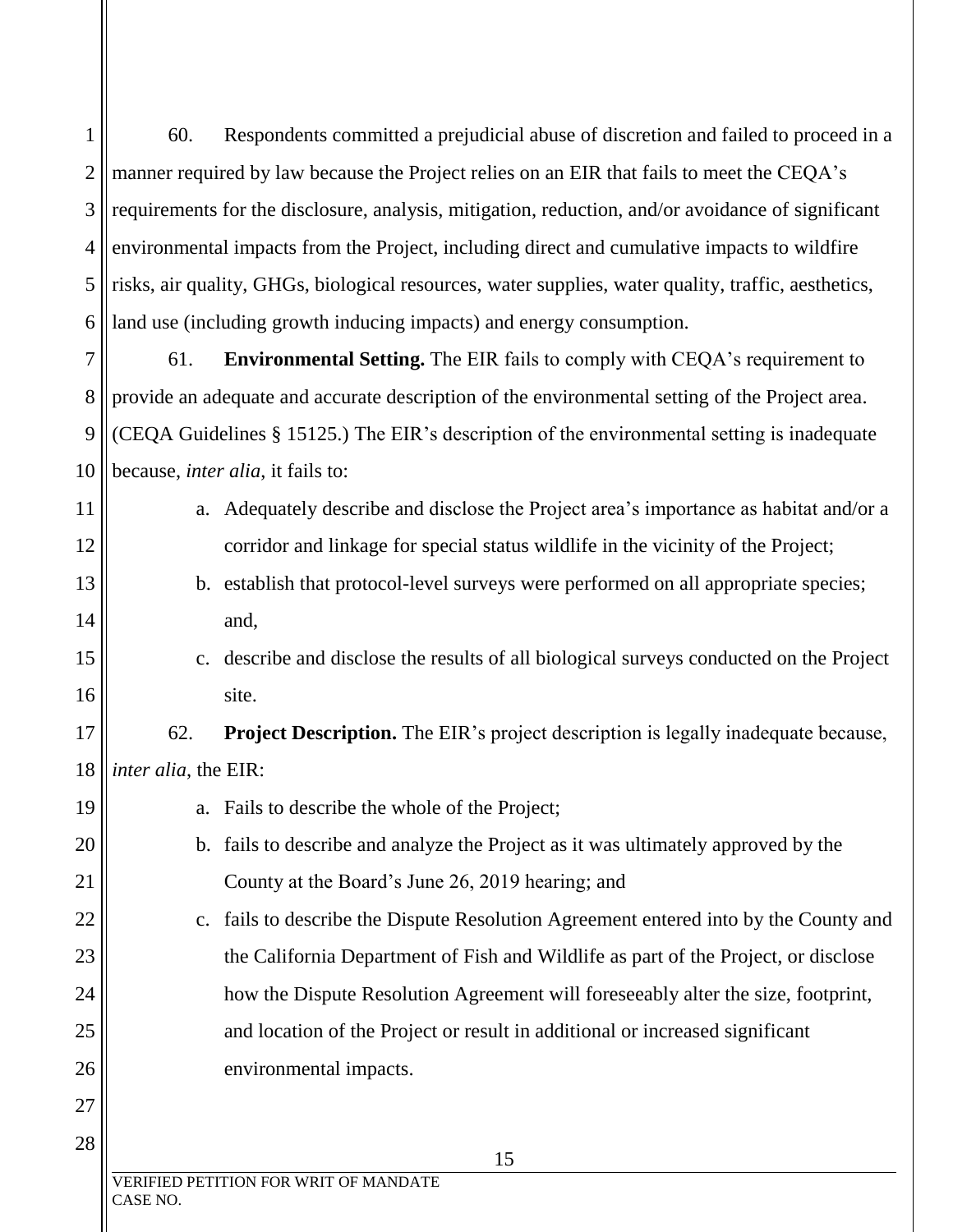1 2 3 4 5 6 7 63. **Air Quality.** The EIR fails to adequately disclose, analyze, and/or mitigate the Project's significant direct, indirect, and cumulative impacts to air quality. The Project will have significant and long-term air quality impacts that will be felt by residents of the Project, by residents of the Otay Mesa area, and by sensitive wildlife, and that will have a negative impact on wildlife habitat in the region. While the EIR acknowledges the Project will result in significant air quality impacts, it fails to adopt all feasible mitigation measures and consider alternatives that would reduce these impacts.

8 9 10 64. **Greenhouse Gases.** The EIR fails to adequately disclose, analyze, and/or mitigate the Project's significant direct, indirect, and cumulative GHG impacts. The EIR's analysis of GHG impacts is inadequate because, *inter alia*, the EIR:

a. Fails to accurately estimate the GHG emissions that will result from the Project;

b. relies on GHG mitigation measures that are vague, deferred, unenforceable, and/or inconsistent with the County General Plan and other applicable state, regional, or local plans, policies, or regulations, and fails to set forth the specific numerical reductions in GHG emissions these measures will achieve;

c. is inconsistent with other emissions reductions plans, policies and regulations;

- d. fails to incorporate all feasible mitigation and avoidance measures;
- e. impermissibly relies on off-site offsets to mitigate Project emissions because offsite emissions reductions claimed as offsets are not real, permanent, quantifiable, verifiable, and enforceable reductions as set forth in Health and Safety Code Section  $38562(d)(1)$ , are not additional to any other requirement of law or regulation (CEQA Guidelines section 15126.4(c)(3)), and lack legally-required performance standards; and
	- f. fails to analyze, disclose, and if necessary, provide adequate mitigation for the impacts resulting from the Project's inconsistency with County General Plan Policy COS-20, which requires specified GHG reductions within the County, given that each Project relies on the ability to use out-of-County GHG offsets.

11

12

13

14

15

16

17

18

19

20

21

22

23

24

25

26

27

28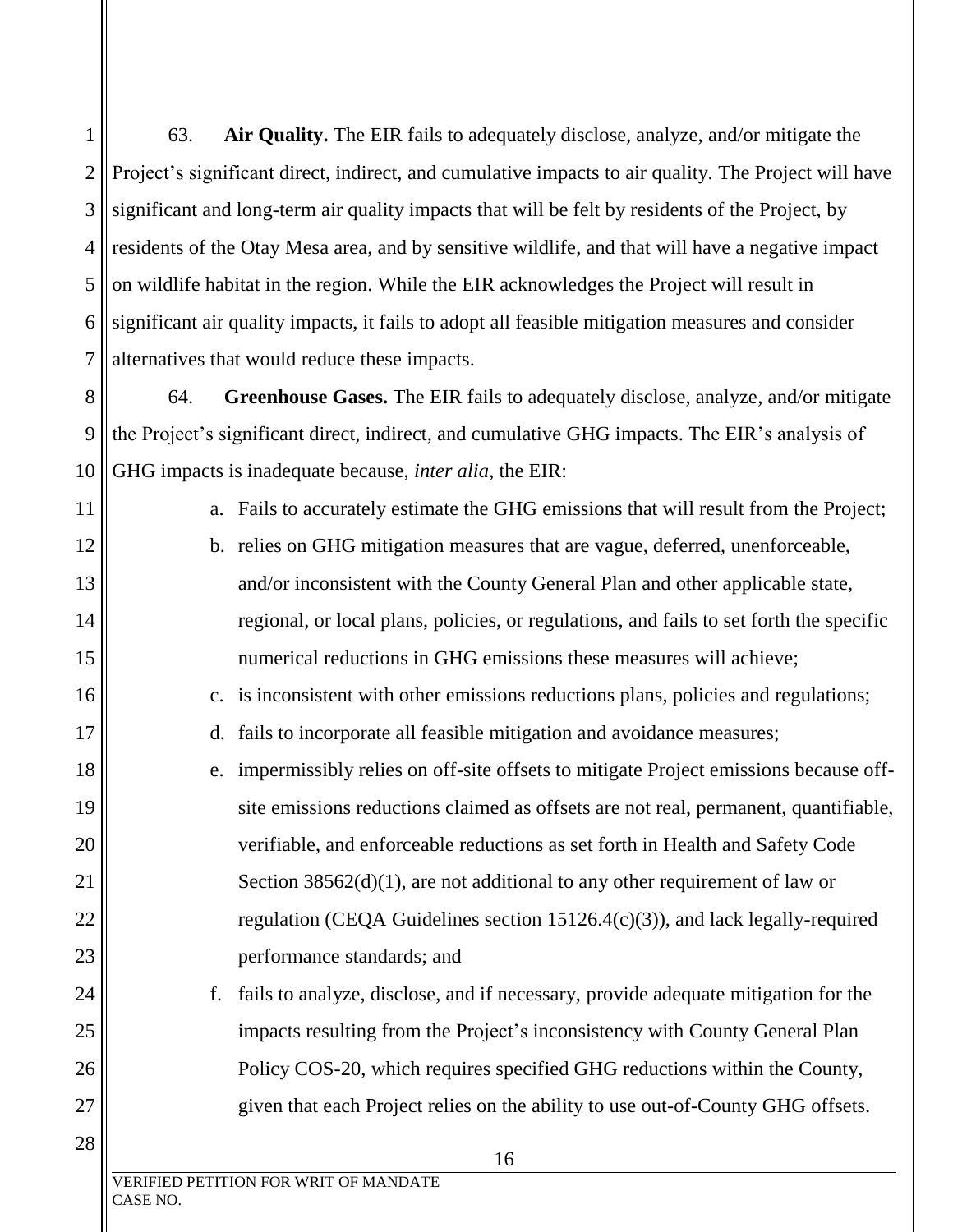| 1              | 65.<br><b>Biological Resources.</b> The EIR fails to adequately disclose, analyze, and/or            |
|----------------|------------------------------------------------------------------------------------------------------|
| $\overline{2}$ | mitigate the Project's significant and cumulative impacts to biological resources, including         |
| 3              | numerous animal and plant species affected by the Project. Those species include, but are not        |
| 4              | limited to: golden eagle, Quino checkerspot butterfly, Western spadefoot toad, California            |
| 5              | gnatcatcher, San Diego fairy shrimp, burrowing owl, mountain lion, spreading navarretia, Otay        |
| 6              | tarplant, Dudleya variegata, and San Diego button-celery. The EIR's biological resources             |
| $\overline{7}$ | analysis is inadequate because, inter alia, the EIR:                                                 |
| 8              | a. Relies on mitigation measures that are vague, deferred, and/or unenforceable;                     |
| 9              | b. fails to adequately disclose, analyze, and/or mitigate the Project's significant                  |
| 10             | impacts on habitats and features such as vernal pools, non-riparian wetlands, and                    |
| 11             | preserved areas such as the Rancho Jamul Ecological Reserve, Otay Lakes                              |
| 12             | Cornerstone Lands Preserve and Otay Ranch open space;                                                |
| 13             | c. fails to satisfy the requirements of the MSCP County Subarea Plan and                             |
| 14             | Biological Mitigation Ordinance; and                                                                 |
| 15             | d. fails to properly analyze the Project's impacts on occupancy and designated                       |
| 16             | critical habitat for Quino checkerspot butterfly.                                                    |
| 17             | 66.<br><b>Water Supply.</b> The EIR does not adequately disclose, analyze, and/or mitigate the       |
| 18             | environmental consequences of supplying water to the Project. The EIR's water supply analysis        |
| 19             | is inadequate because, <i>inter alia</i> , the water supply analysis and the EIR:                    |
| 20             | Fail to adequately analyze the impacts of providing the Project with long-term<br>a.                 |
| 21             | potable water supply;                                                                                |
| 22             | b. fail to accurately describe the uncertainty surrounding regional supplies in light of             |
| 23             | increasing drought conditions;                                                                       |
| 24             | fail to analyze cumulative impacts associated with supplying water to the Project;<br>$\mathbf{c}$ . |
| 25             | and                                                                                                  |
| 26             |                                                                                                      |
| 27             |                                                                                                      |
| 28             | 17                                                                                                   |
|                | VERIFIED PETITION FOR WRIT OF MANDATE<br>CASE NO.                                                    |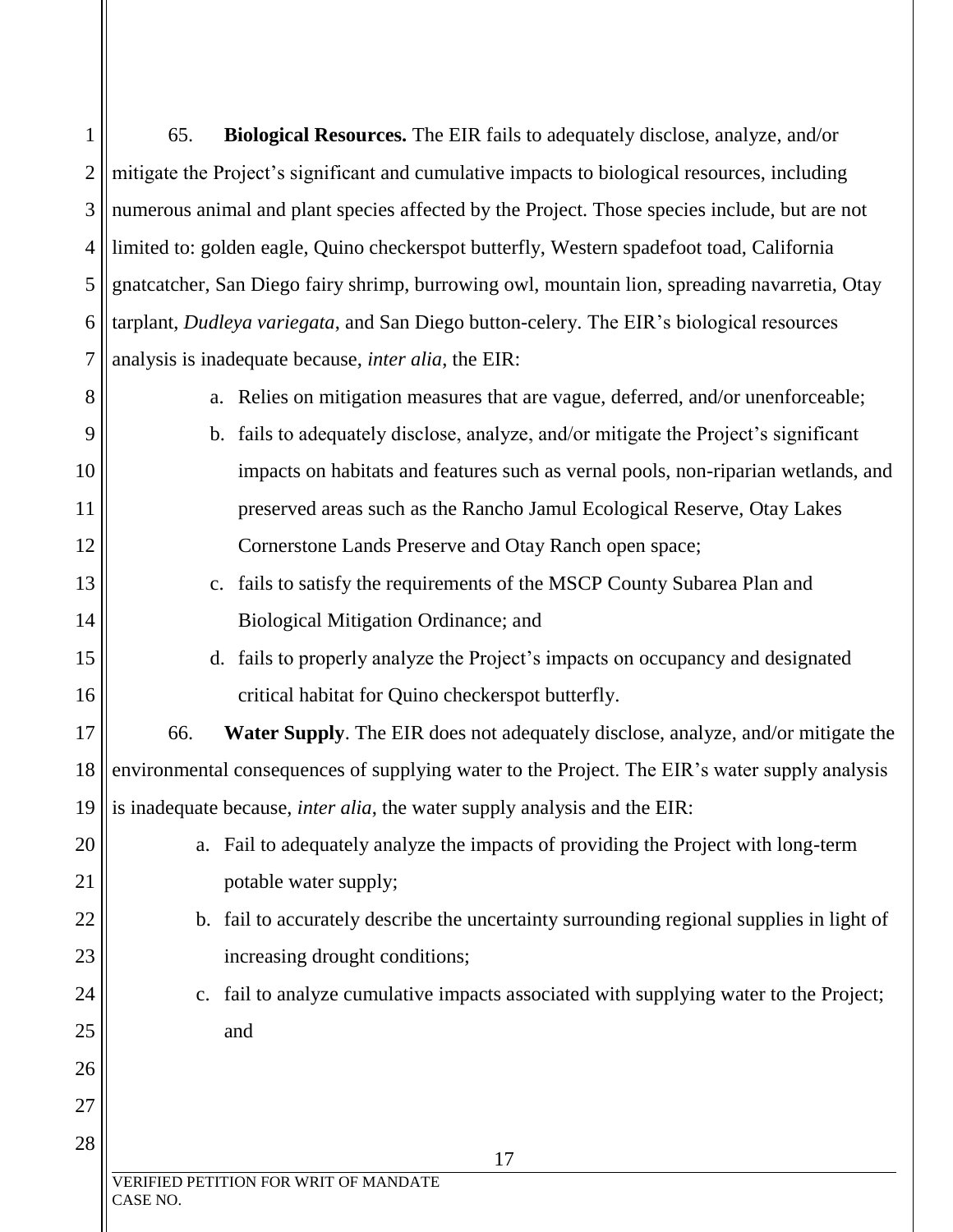d. present conflicting information, undermining the documents' ability to accurately disclose, analyze, and/or mitigate the impacts associated with supplying water to the Project.

67. **Fire Safety**. Although the Project site is located in an area designated by the California Department of Forestry and Fire Protection as a Very High Fire Hazard Severity Zone, the Respondents failed to adopt feasible mitigation measures and alternatives that would reduce or avoid the Project's direct and cumulative fire safety impacts. Among other things, the Respondents failed to fully consider the likelihood that the Project would increase the risk and intensity of wildfires which will impact human health and safety and habitat for special status species. The EIR also fails to assess the Project's impacts on area fire protection services and utilities.

68. **Growth-inducing impacts.** The EIR fails to adequately disclose, analyze, and/or mitigate the Project's significant growth-inducing impacts because, *inter alia*, the EIR contains limited and inadequate discussion of the growth-inducing impacts of urbanizing a rural, undeveloped area, and the EIR fails to acknowledge that the Project will induce future growth.

69. **Energy.** The EIR fails to adequately disclose, analyze, and/or mitigate the Project's significant impacts on energy due to the substantial increase in VMT and fuel consumption the Project will create.

70. **Traffic**. The EIR fails to adequately disclose, analyze, and/or mitigate the Project's significant direct, indirect, and cumulative traffic impacts.

71. **Hydrology and Water Quality.** The EIR fails to adequately disclose, analyze, and/or mitigate the direct, indirect, and cumulative impacts the Project will have on hydrology and water quality.

26 72. **Aesthetics**. The EIR fails to adequately disclose, analyze, and/or mitigate the Project's direct, indirect, and cumulative impacts to aesthetics. The EIR is inadequate because, *inter alia*, the EIR: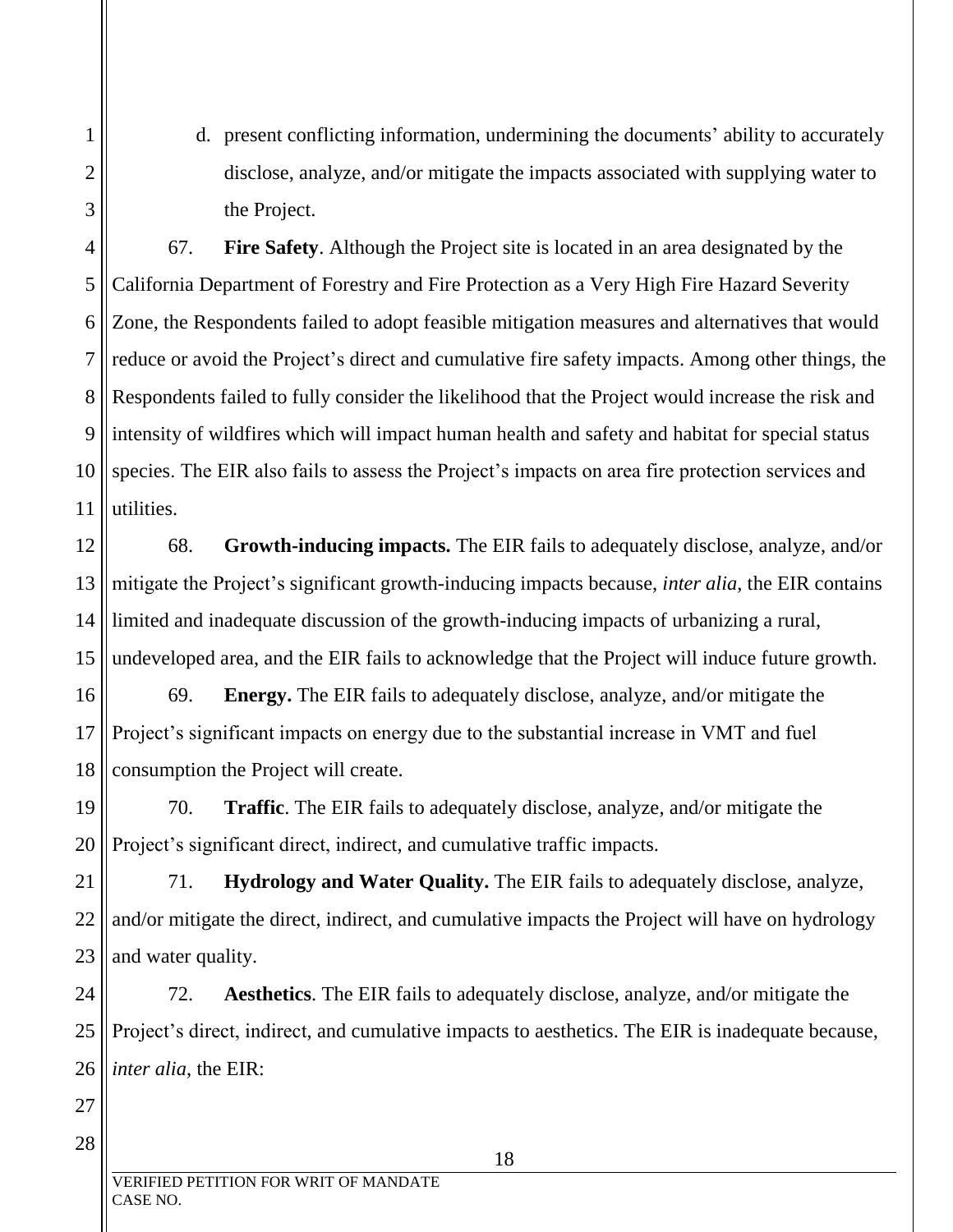| 1              | Fails to properly analyze Project impacts to views along Proctor Valley Road, a<br>a.              |  |
|----------------|----------------------------------------------------------------------------------------------------|--|
| $\overline{c}$ | designated scenic highway;                                                                         |  |
| 3              | b. contains insufficient analysis of visual impacts to area trails and recreation areas;           |  |
| 4              | c. contains deficient analysis of night time views; and                                            |  |
| 5              | d. fails to adequately account for cumulative impacts on scenic views in and around                |  |
| 6              | the Project site.                                                                                  |  |
| 7              | 73.<br><b>Land Use.</b> The EIR failure to disclose, analyze, and mitigate the Project's           |  |
| 8              | inconsistency with applicable land use plans, including but not limited to the MSCP and the        |  |
| 9              | General Plan.                                                                                      |  |
| 10             | <b>Alternatives.</b> The EIR fails to provide a selection and discussion of alternatives<br>74.    |  |
| 11             | that foster informed decision-making and informed public participation. The alternatives           |  |
| 12             | analysis in the EIR does not meet CEQA's requirement that an EIR consider a reasonable range       |  |
| 13             | of alternatives that lessen the Project's significant environmental impacts, and does not focus on |  |
| 14             | alternatives that either eliminate adverse impacts or reduce them to insignificance, even if they  |  |
| 15             | would to some degree impede the Project's objectives. The EIR's analysis of alternatives is        |  |
| 16             | inadequate because, <i>inter alia</i> , the EIR:                                                   |  |
| 17             | Improperly relies upon an overly narrow statement of purpose and Project<br>a.                     |  |
| 18             | objectives;                                                                                        |  |
| 19             | b. does not support its conclusion that no alternative sites exist for the Project;                |  |
| 20             | includes the Land Exchange Alternative, which would worsen the Project's<br>$\mathbf{c}$ .         |  |
| 21             | environmental impacts;                                                                             |  |
| 22             | d. fails to include quantitative and/or meaningful comparisons of the Project's                    |  |
| 23             | impacts and the proposed alternatives; and,                                                        |  |
| 24             | misrepresents the physical conditions of the Project site in the discussion of<br>e.               |  |
| 25             | alternatives.                                                                                      |  |
| 26             | 75.<br><b>Responses to Comments.</b> The responses to comments in the Final EIR fail to            |  |
| 27             | meet CEQA's requirements in that they neither adequately dispose of all the issues raised, nor     |  |
| 28             | 19                                                                                                 |  |
|                | VERIFIED PETITION FOR WRIT OF MANDATE<br>CASE NO.                                                  |  |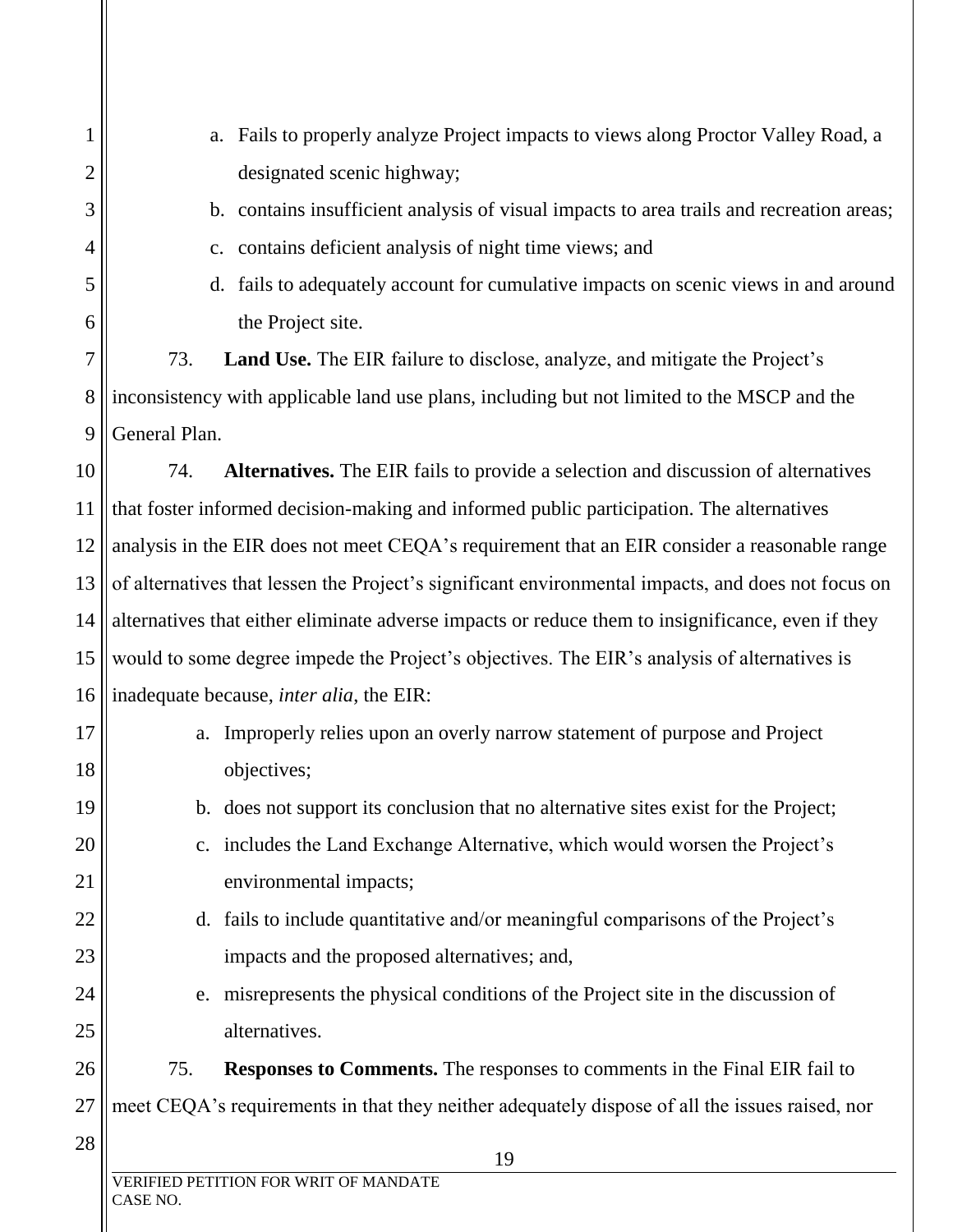1 2 3 provide specific rationale for rejecting suggested Project changes, mitigation measures, or alternatives. CEQA requires that the lead agency evaluate and respond to all environmental comments on the Draft EIR that it receives during the public review period. The responses must describe the disposition of the issues raised and must specifically explain reasons for rejecting suggestions and for proceeding without incorporating the suggestions. The Final EIR's responses to comments fail to satisfy the requirements of law.

**SECOND CAUSE OF ACTION Violation of CEQA — Inadequate Findings and Statement of Overriding Considerations (Public Resources Code § 21000,** *et seq.)* 76. Respondents' Findings of Fact and Statement of Overriding Considerations violate the requirements of the CEQA Guidelines. Respondents' findings fail to identify the changes or alterations that are required to avoid or substantially lessen the project's significant environmental effects (CEQA Guidelines § 15091(a)(1), and do not provide adequate reasoning or the analytic route from facts to conclusions, as required by law. The purported benefits of the Project cited in the Statement of Overriding Considerations do not outweigh the substantial costs of the Project to public health and the environment. Respondents' Findings and Statement of

Overriding Considerations are not supported by substantial evidence in the record. (CEQA Guidelines, § 15091(b).)

21 22 23 24 25 26 77. Where mitigation measures and alternatives to a project are not adopted, the CEQA findings must identify specific economic, legal, social and technological and other considerations that make infeasible the adoption of mitigation measures or alternatives. All CEQA findings must be supported by substantial evidence in the record and must disclose the analytical route by which approval of the Project is justified. The findings regarding the impacts, mitigation measures, and alternatives relied upon by Respondents' approval of the Project are not supported by substantial evidence in the record, and the links between evidence and conclusions are not satisfactorily provided.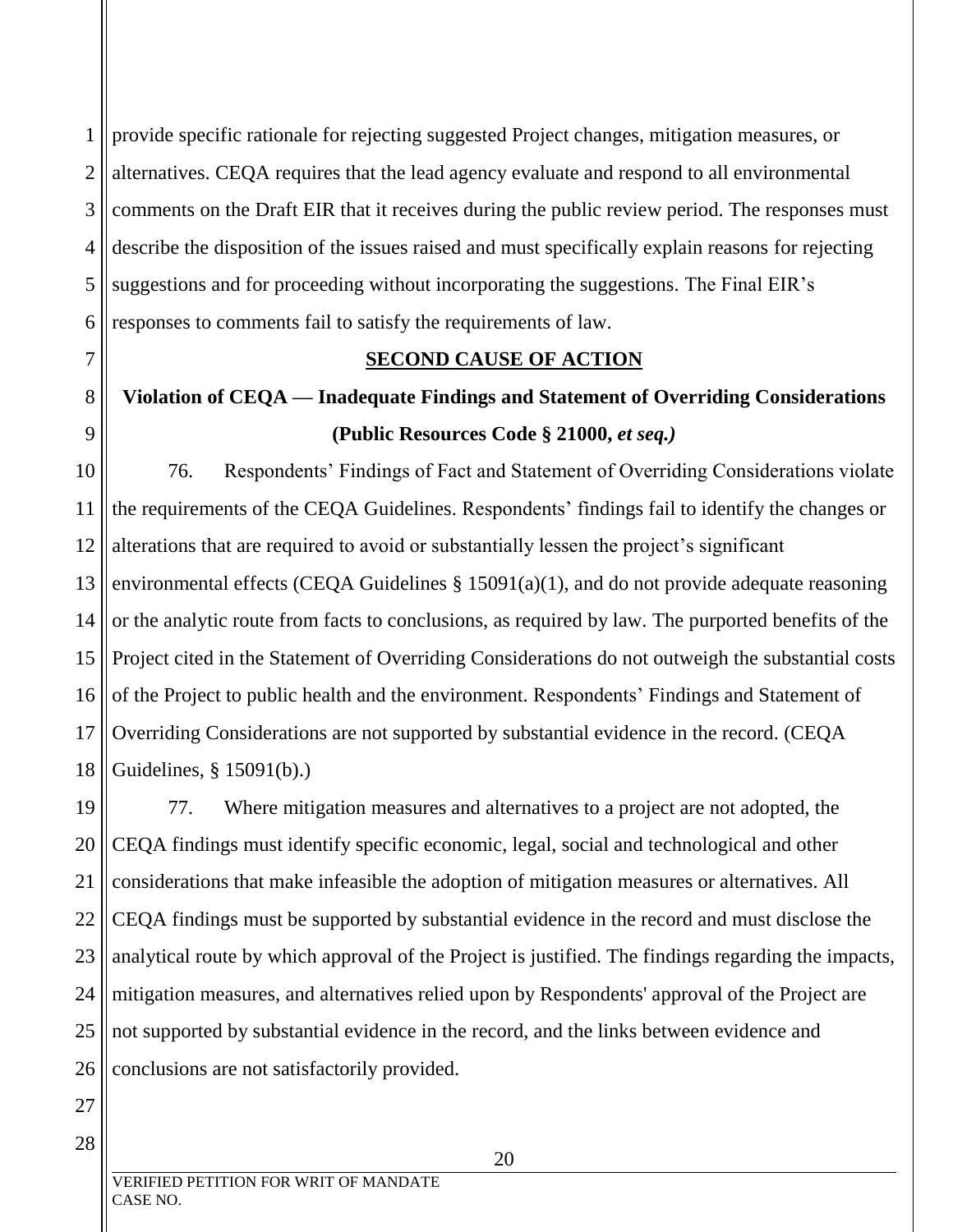1 2 78. Respondents' Findings of Fact and Statement of Overriding Consideration fail to reflect the independent judgment of Respondents.

3 4 5 79. As a result of the foregoing defects, Respondents failed to proceed in a manner required by law, and their decision to approve the Project was not supported by substantial evidence.

### **THIRD CAUSE OF ACTION**

# **Violation of CEQA – Failure to Recirculate EIR (Public Resources Code § 21000,** *et seq***.)**

9 10 80. Petitioners hereby incorporate by reference each and every allegation set forth above.

11 12 13 81. CEQA requires that if significant new information is added to an EIR after a draft EIR is prepared, but before certification of the final EIR, the EIR must be amended and recirculated for public review and comment.

14 15 16 17 18 19 20 82. The Final EIR for the Project was posted to the County's website after the Planning Commission's October hearing, on or around November 2018. The County subsequently made multiple revisions and updates to those Final EIR documents, including changes to its responses to Petitioners' comments on the Draft EIR. Petitioners and the public were not provided with notice of these revisions, and the revisions from the previously published Final EIR documents were not discernable by reviewing the revised documents. These revisions constituted significant new information requiring recirculation of the EIR.

21 22 23 24 25 26 83. In or around mid-June 2019, the County added numerous materials, including a draft so-called Dispute Resolution Agreement, to its agenda for the June 26, 2019 Board hearing on the Project and EIR. These new materials proposed significant changes to the Project and/or the adoption of a new, separate project, and contained significant new information regarding the Project and environmental review for the Project. For example, the Dispute Resolution Agreement commits the County to supporting a land exchange that would drastically alter the

27 28

6

7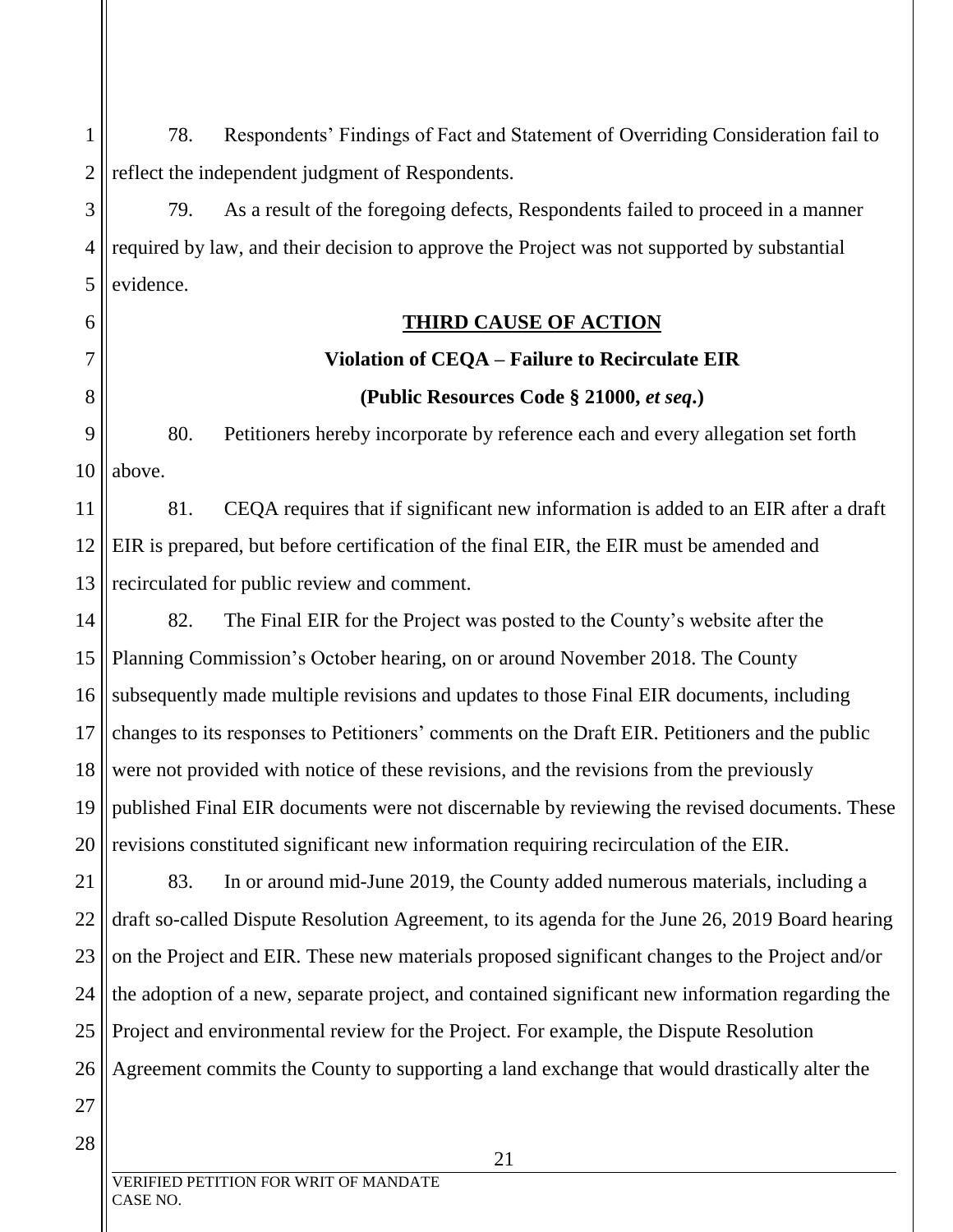1 2 Project footprint to, among other things, allow for the development and destruction of hundreds of acres of the Rancho Jamul Ecological Reserve.

3 4 5 6 7 8 84. Despite the significant new information added to the EIR and the proposed changes to the Project, Respondents failed to recirculate the EIR or any portion of the EIR as required by CEQA. As a result of Respondents' failure to recirculate the EIR, the members of the public and public agencies were deprived of the opportunity to meaningfully review and comment on the Project as approved, its substantial adverse environmental consequences, and the new information regarding other unanalyzed environmental effects of the Project.

9 10 85. By failing to recirculate the EIR prior to approving the Project, Respondents failed to proceed in the manner required by law.

### **FOURTH CAUSE OF ACTION**

# **Violation of CEQA – Failure to Retain Administrative Record Documents (Public Resources Code § 21000,** *et seq***.)**

14 15 86. Petitioners hereby incorporate by reference each and every allegation set forth above.

16 17 18 19 87. State and local law, including Public Resources Code section 21167.6(e) and County Board of Supervisors Resolution 17-170 and Policy A-129 require the County to retain all records necessary to form the complete administrative record of proceedings in an action to challenge the County's approval of a project under CEQA.

20 21 22 88. On information and belief, the County has deleted or destroyed records relating to the Project and/or environmental review for the Project, which were required to be retained for inclusion in the administrative record for this action.

#### 23 24 89. Respondents prejudicially abused their discretion and failed to proceed in the manner required by law by failing to preserve records necessary for lawful CEQA review.

# **FIFTH CAUSE OF ACTION**

# **Violation of State Planning and Zoning Law**

# **(Government Code § 65300,** *et seq***.)**

11

12

13

25

26

27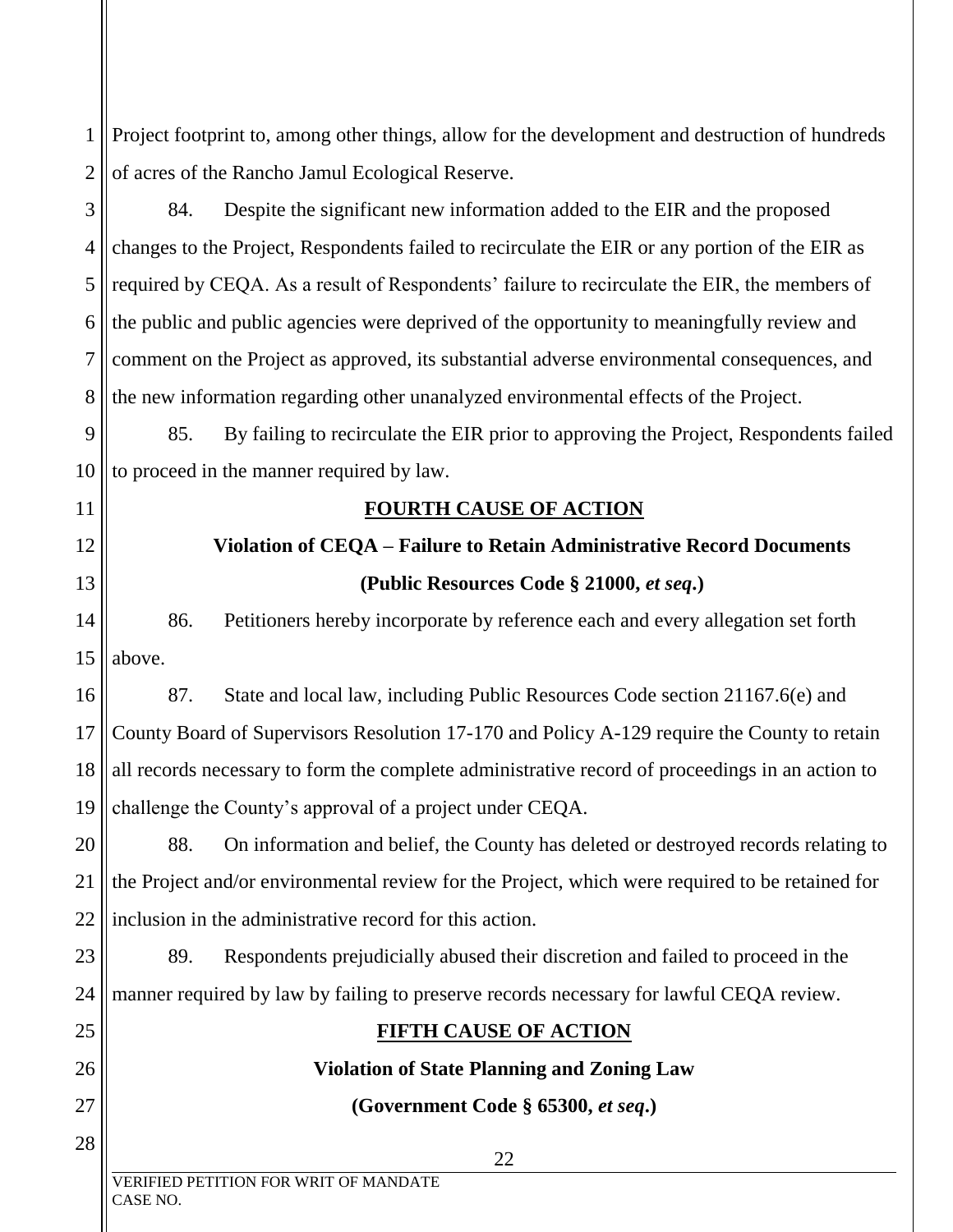1 2 90. Petitioners hereby incorporate by reference each and every allegation set forth above.

3 4 5 6 7 91. The California State Planning and Zoning Law requires the legislative body of each county to adopt a general plan for the physical development of the county. The County's General Plan is a fundamental land use planning document and serves as the constitution for future development within the County. Land use actions, including the approvals associated with the Project, must be consistent with the General Plan.

8 9 10 11 12 13 92. The Project is inconsistent with mandatory County General Plan policies, including, but not limited to, policies discouraging sprawl; policies discouraging high density or high intensity development in Very High Fire Hazard Severity Zones; policies requiring GHG emission reductions to be made within the County (such as Goal COS-20 and Policy COS-20.1); and policies requiring the provision of affordable housing for projects requesting a General Plan Amendment (such as Policy H-1.9).

14 15 16 93. By approving a project inconsistent with the County's General Plan, Respondents prejudicially abused their discretion and violated provisions of the State Planning and Zoning Law, requiring invalidation of the County's approvals.

17

18

19

20

21

### **SIXTH CAUSE OF ACTION**

# **Violation of Natural Community Conservation Plan Act and MSCP (Fish & Game Code § 2800 et seq.)**

94. Petitioners hereby incorporate by reference each and every allegation set forth above.

22 23 24 25 26 95. CDFW approved the MSCP, a natural community conservation plan, for the region in which the Project is located, pursuant to the Natural Community Conservation Plan Act, Fish and Game Code section 2800 et seq. The MSCP includes both a Subarea Plan and an Implementing Agreement with the County. Pursuant to these documents, CDFW approved an "incidental take" permit for the County on March 17, 1998.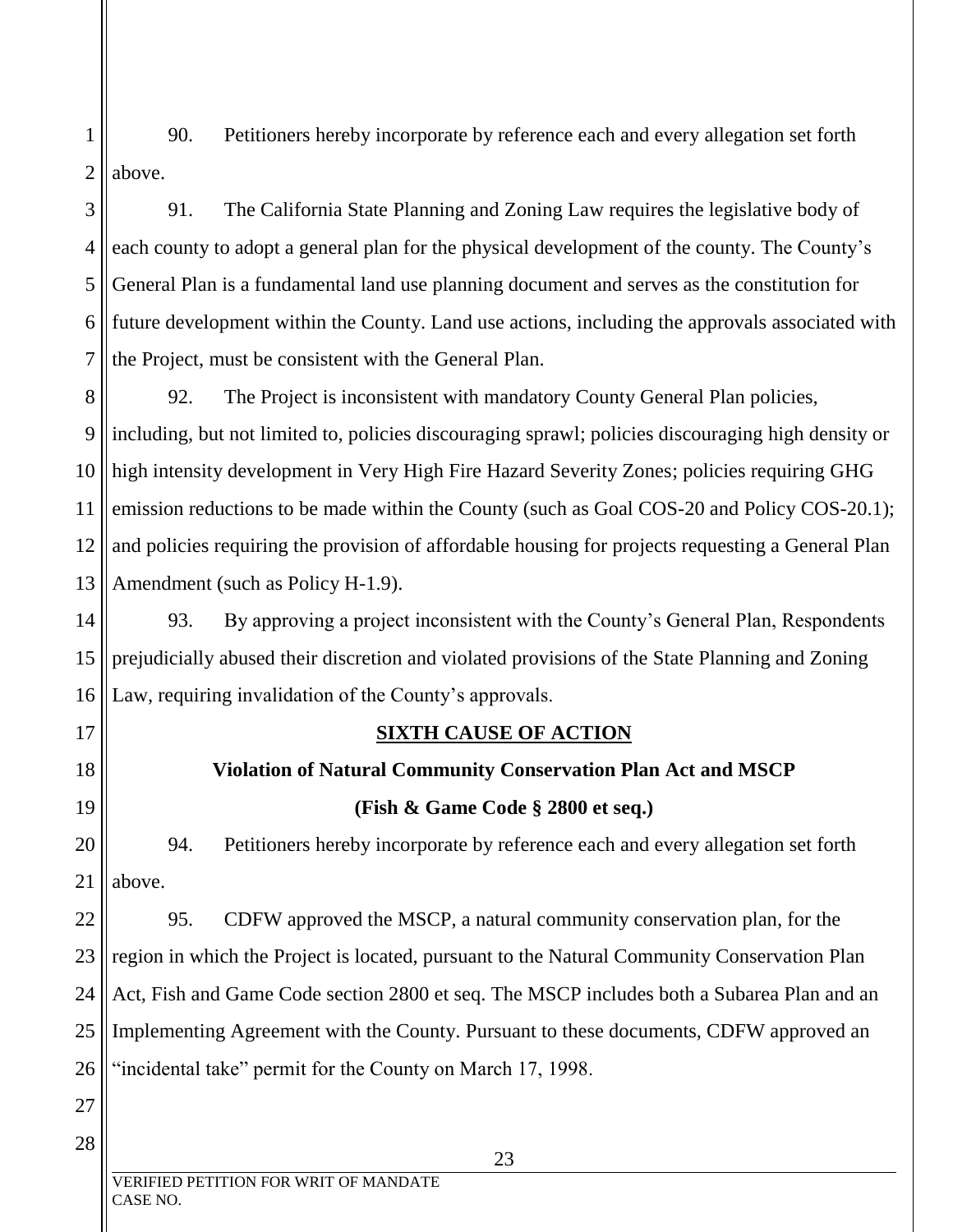1 2 3 96. The Subarea Plan designates areas of the Project known as PV-1, PV-2, and PV-3 as "no take authorized" and "Otay Ranch Areas Where No 'Take Permits' Will be Issued." The MSCP and associated EIR designate PV-1, PV-2, and PV-3 as "100 percent conserved."

4 5 6 97. The Project includes development of PV-1, PV-2, and PV-3. Development within the areas is inconsistent with the MSCP, the Subarea Plan, and the mitigation measures included in the associated EIR.

7 8 9 10 98. The Fish and Game Code requires implementing agreements to prohibit parties from "adopting, amending, or approving any plan or project without the concurrence of the wildlife agencies that is inconsistent with the objectives and requirements" of the NCCP. Fish and Game Code § 2820(b)(3)(C)).

11 12 13 14 99. Respondents prejudicially abused their discretion and failed to proceed in the manner required by law by approving the Project, which permits development of areas PV-1, PV-2 and PV-3 in a manner inconsistent with the MSCP, the Subarea Plan, and the mitigation measures included in the associated EIR.

15 16 100. As such, Respondents' approval of the Project and Dispute Resolution Agreement must be set aside.

17 18 19

WHEREFORE, Petitioners pray for judgment as follows:

### **PRAYER FOR RELIEF**

20 21 22 1. For alternative and peremptory writs of mandate directing Respondents to vacate and set aside certification of the EIR, adoption of the Findings and Statement of Overriding Considerations, and approval of all associated Project permits, entitlements, and approvals;

23 24 25 2. For alternative and peremptory writs of mandate directing Respondents to comply with CEQA and the CEQA Guidelines and take any other action as required by Public Resources Code section 21168.9;

26 27 3. For a temporary stay, temporary restraining order, and preliminary and permanent injunctions restraining Respondents or Real Parties, and their agents, servants, and employees,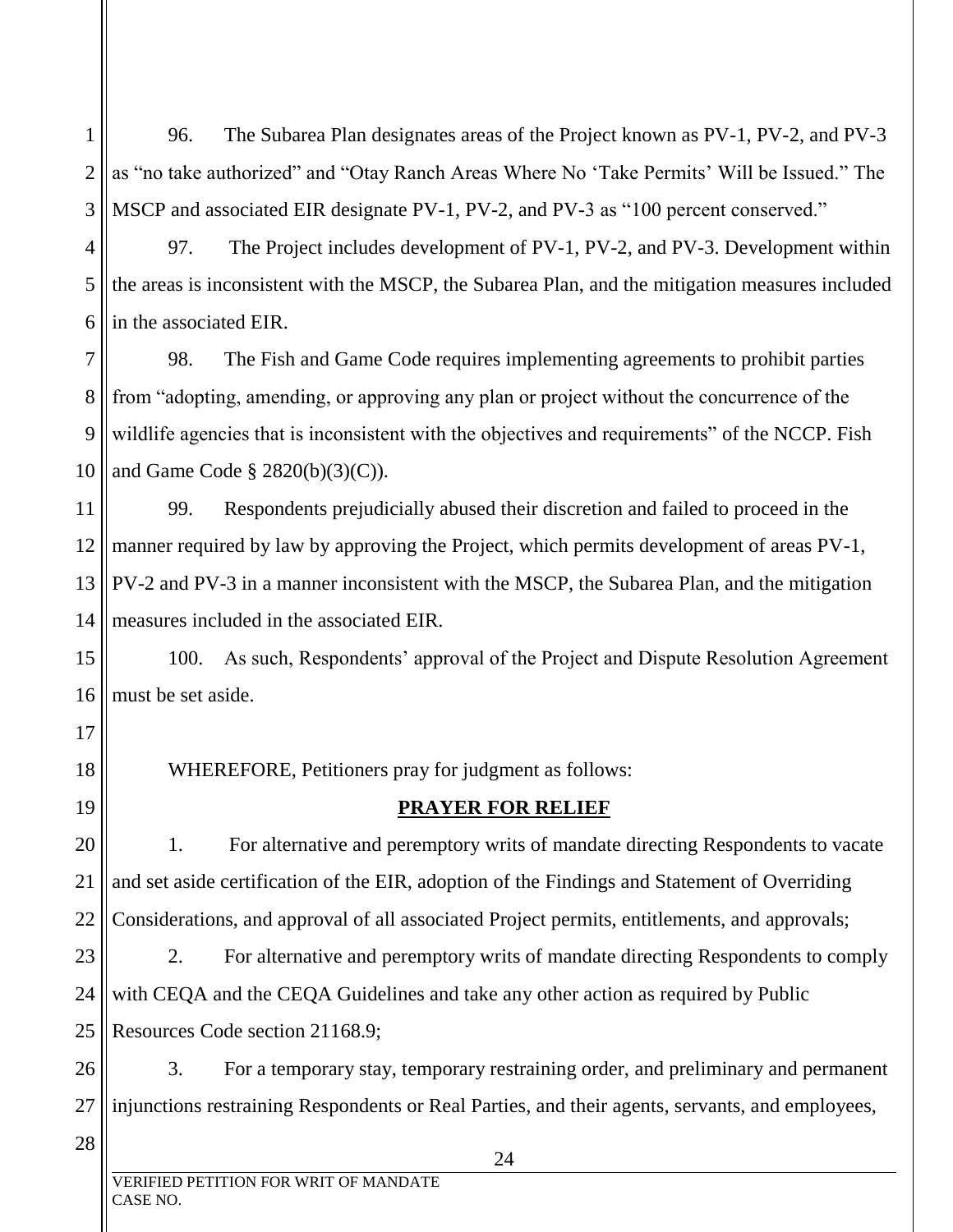| $\mathbf{1}$   | and all others acting in concert with them or on their behalf, from taking any action to          |  |
|----------------|---------------------------------------------------------------------------------------------------|--|
| $\overline{2}$ | implement, fund or construct any portion or aspect of the Project, pending full compliance with   |  |
| 3              | the requirements of CEQA and the CEQA Guidelines;                                                 |  |
| $\overline{4}$ | 4.<br>For a declaration that Respondents' actions in certifying the EIR and approving             |  |
| 5              | the Project violated CEQA and the CEQA Guidelines, and that the certification and approvals       |  |
| 6              | are invalid and of no force or effect, and that the Project is inconsistent with other applicable |  |
| 7              | plans, policies, or regulations;                                                                  |  |
| 8              | 5.<br>For costs of the suit;                                                                      |  |
| 9              | For attorney's fees as authorized by Code of Civil Procedure section 1021.5 and<br>6.             |  |
| 10             | other provisions of law; and,                                                                     |  |
| 11             | 7.<br>For such other and future relief as the Court deems just and proper.                        |  |
| 12             |                                                                                                   |  |
| 13             |                                                                                                   |  |
| 14             | DATED: July 25, 2019<br>CENTER FOR BIOLOGICAL DIVERSITY                                           |  |
| 15             | Mer Prodent                                                                                       |  |
| 16             | By:                                                                                               |  |
| 17             | <b>John Buse</b><br>Aruna Prabhala                                                                |  |
| 18             | Peter Broderick                                                                                   |  |
| 19             | <b>Attorneys for Petitioners CENTER FOR</b>                                                       |  |
| 20             | BIOLOGICAL DIVERSITY, PRESERVE WILD<br>SANTEE and CALIFORNIA CHAPARRAL                            |  |
| 21             | <b>INSTITUTE</b>                                                                                  |  |
| 22             |                                                                                                   |  |
| 23             |                                                                                                   |  |
| 24             |                                                                                                   |  |
| 25             |                                                                                                   |  |
| 26             |                                                                                                   |  |
| 27<br>28       |                                                                                                   |  |
|                | 25<br>VERIFIED PETITION FOR WRIT OF MANDATE                                                       |  |
|                | CASE NO.                                                                                          |  |
|                |                                                                                                   |  |